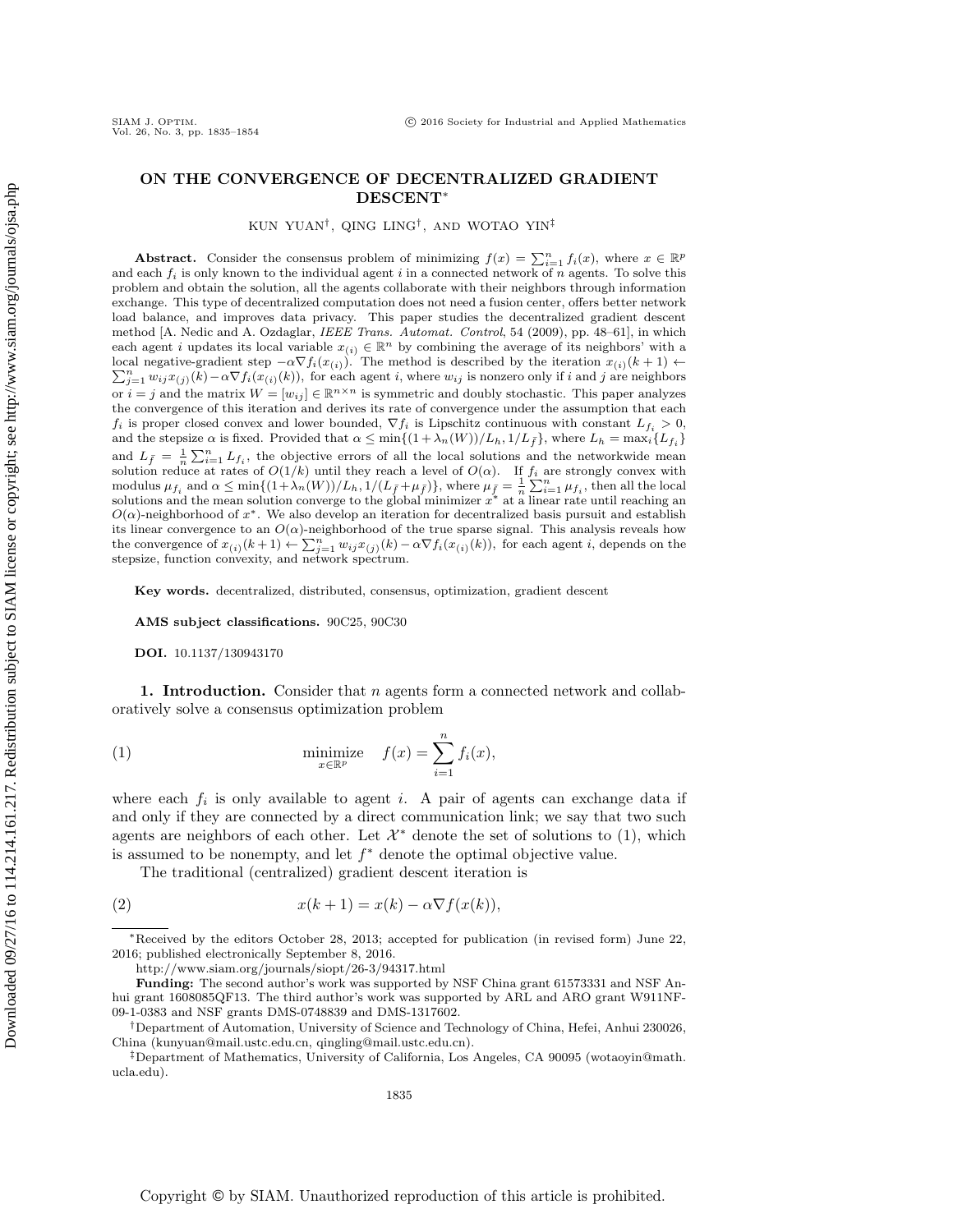where  $\alpha$  is the stepsize, either fixed or varying with k. To apply iteration [\(2\)](#page-0-1) to problem [\(1\)](#page-0-0) under the decentralized situation, one has two choices of implementation:

- let a fusion center (which can be a designated agent) carry out iteration [\(2\)](#page-0-1);
- let all the agents carry out the same iteration [\(2\)](#page-0-1) in parallel.

In either way,  $f_i$  (and thus  $\nabla f_i$ ) is only known to agent i. Therefore, in order to obtain  $\nabla f(x(k)) = \sum_{i=1}^{n} \nabla f_i(x(k))$ , every agent i must have  $x(k)$ , compute  $\nabla f_i(x(k))$ , and then send out  $\nabla f_i(x(k))$ . This approach requires synchronizing  $x(k)$  and scattering/collecting  $\nabla f_i(x(k))$ ,  $i = 1, \ldots, n$ , over the entire network, which incurs a significant amount of communication traffic, especially when the network is large and sparse. A decentralized approach will be more viable since its communication is restricted to neighbors. Although there is no guarantee that decentralized algorithms use less communication (as they tend to take more iterations), they provide better network load balance and tolerance to the failure of individual agents. In addition, each agent can keep its  $f_i$  and  $\nabla f_i$  private to some extent.<sup>[1](#page-1-0)</sup>

Decentralized gradient descent [\[20\]](#page-18-0) does not rely on a fusion center or networkwide communication. It carries out an approximate version of [\(2\)](#page-0-1) in the following fashion:

- let each agent i hold an approximate  $copy\ x_{(i)} \in \mathbb{R}^p$  of  $x \in \mathbb{R}^p$ ;
- let each agent i update its  $x_{(i)}$  to the weighted average of its neighborhood;
- let each agent i apply  $-\nabla f_i(x_{(i)})$  to decrease  $f_i(x_{(i)})$ .
- At each iteration  $k$ , each agent  $i$  performs the following steps:
	- 1. computes  $\nabla f_i(x_{(i)}(k));$
	- 2. computes the neighborhood weighted average  $x_{(i)}(k+1/2) = \sum_{j=1}^{n} w_{ij} x_{(j)}(k)$ , where  $w_{ij} \neq 0$  only if j is a neighbor of i or  $j = i$ ;
	- 3. applies  $x_{(i)}(k+1) = x_{(i)}(k+1/2) \alpha \nabla f_i(x_{(i)}(k)).$

Steps 1 and 2 can be carried out in parallel, and their results are used in step 3. Putting the three steps together, we arrive at our main iteration

<span id="page-1-1"></span>(3) 
$$
x_{(i)}(k+1) = \sum_{j=1}^{n} w_{ij} x_{(j)}(k) - \alpha \nabla f_i(x_{(i)}(k)), \quad i = 1, 2, ..., n.
$$

When  $f_i$  is not differentiable, by replacing  $\nabla f_i$  with a member of  $\partial f_i$  we obtain the decentralized subgradient method [\[20\]](#page-18-0). Other decentralization methods are reviewed in section [1.2.](#page-2-0)

We assume that the mixing matrix  $W = [w_{ij}]$  is symmetric and doubly stochastic. The eigenvalues of W are real and sorted in a nonincreasing order  $1 = \lambda_1(W) \geq$  $\lambda_2(W) \geq \cdots \geq \lambda_n(W) \geq -1$ . Let the second largest magnitude of the eigenvalues of W be denoted as

<span id="page-1-2"></span>(4) 
$$
\beta = \max\left\{|\lambda_2(W)|, |\lambda_n(W)|\right\}.
$$

The optimization of matrix W and, in particular,  $\beta$ , is not our focus; the reader is referred to [\[4\]](#page-18-1).

Some basic questions regarding the decentralized gradient method include the following: (i) When does  $x_{(i)}(k)$  converge? (ii) Does it converge to  $x^* \in \mathcal{X}^*$ ? (iii) If x<sup>\*</sup> is not the limit, does consensus (i.e.,  $x_{(i)}(k) = x_{(j)}(k)$   $\forall i, j$ ) hold asymptotically? (iv) How do the properties of  $f_i$  and the network affect convergence?

<span id="page-1-0"></span><sup>&</sup>lt;sup>1</sup>Neighbors of i may know the samples of  $f_i$  and/or  $\nabla f_i$  at some points through data exchanges and thus obtain an interpolation of  $f_i$ .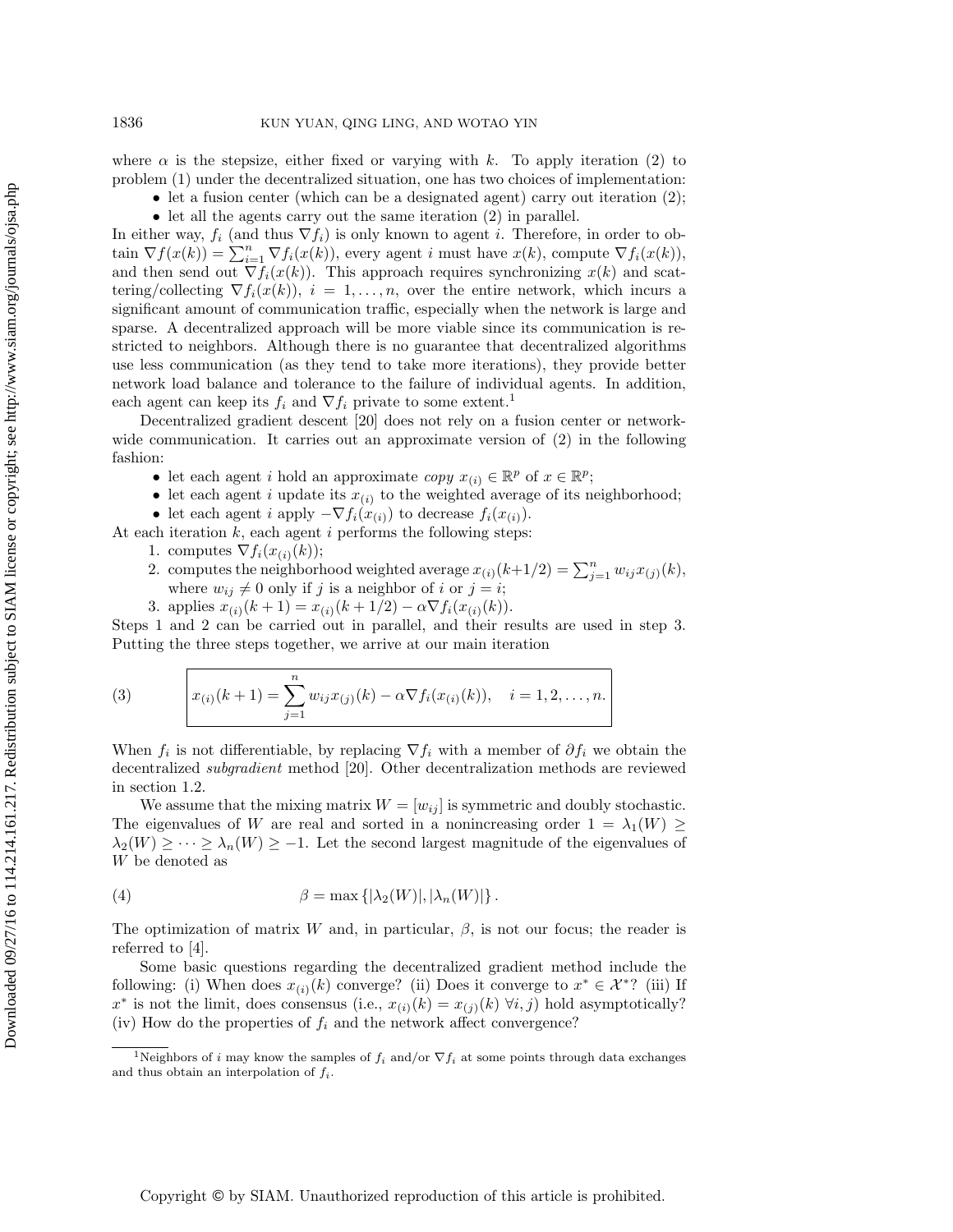1.1. Background. The study on decentralized optimization can be traced back to the seminal work in the 1980s [\[30,](#page-19-0) [31\]](#page-19-1). Compared to optimization with a fusion center that collects data and performs computation, decentralized optimization enjoys the advantages of scalability to network sizes, robustness to dynamic topologies, and privacy preservation in data-sensitive applications [\[7,](#page-18-2) [17,](#page-18-3) [22,](#page-19-2) [32\]](#page-19-3). These properties are important for applications where data are collected by distributed agents, communication to a fusion center is expensive or impossible, and/or agents tend to keep their raw data private; such applications arise in wireless sensor networks [\[16,](#page-18-4) [24,](#page-19-4) [27,](#page-19-5) [38\]](#page-19-6), multivehicle and multirobot networks [\[5,](#page-18-5) [26,](#page-19-7) [39\]](#page-19-8), smart grids [\[10,](#page-18-6) [13\]](#page-18-7), cognitive radio networks [\[2,](#page-18-8) [3\]](#page-18-9), etc. The recent research interest in big data processing also motivates the work of decentralized optimization in machine learning [\[8,](#page-18-10) [28\]](#page-19-9). Furthermore, the decentralized optimization problem [\(1\)](#page-0-0) can be extended to the online or dynamic settings where the objective function becomes an online regret [\[29,](#page-19-10) [32\]](#page-19-3) or a dynamic cost [\[6,](#page-18-11) [12,](#page-18-12) [15\]](#page-18-13).

To demonstrate how decentralized optimization works, we take spectrum sensing in a cognitive radio network as an example. Spectrum sensing aims at detecting unused spectrum bands, and thus enables the cognitive radios to opportunistically use them for data communication. Let  $x$  be a vector whose elements are the signal strengths of spectrum channels. Each cognitive radio  $i$  takes time-domain measurement  $b_i = F^{-1}G_i x + e_i$ , where  $G_i$  is the channel fading matrix,  $F^{-1}$  is the inverse Fourier transform matrix, and  $e_i$  is the measurement noise. To each cognitive radio i, assign a local objective function  $f_i(x) = (1/2) ||b_i - F^{-1}G_i x||^2$  or the regularized function  $f_i(x) = (1/2) \|b_i - F^{-1}G_i x\|^2 + \phi(x)$ , where  $\phi(x)$  promotes a certain structure of  $x$ . To estimate  $x$ , a set of geologically nearby cognitive radios collaboratively solve the consensus optimization problem [\(1\)](#page-0-0). Decentralized optimization is suitable for this application since communication between nearby cognitive radios is fast and energyefficient and, if a cognitive radio joins and leaves the network, no reconfiguration is needed.

<span id="page-2-0"></span>1.2. Related methods. The decentralized stochastic subgradient projection algorithm [\[25\]](#page-19-11) handles constrained optimization; the fast decentralized gradient methods [\[11\]](#page-18-14) adopt Nesterov's acceleration; the distributed online gradient descent algorithm[2](#page-2-1) [\[29\]](#page-19-10) has nested iterations, where the inner loop performs a fine search; the dual averaging subgradient method [\[8\]](#page-18-10) carries out a projection operation after averaging and descending. Unsurprisingly, decentralized computation tends to require more assumptions for convergence than similar centralized computation. All of the above algorithms are analyzed under the assumption of bounded (sub)gradients. Unbounded gradients can potentially cause algorithm divergence. When using a fixed stepsize, the above algorithms (and iteration [\(3\)](#page-1-1) in particular) converge to a neighborhood of  $x^*$  rather than  $x^*$  itself. The size of the neighborhood goes monotonic in the stepsize. Convergence to  $x^*$  can be achieved by using diminishing stepsizes in [\[8,](#page-18-10) [11,](#page-18-14) [29\]](#page-19-10) at the price of slower rates of convergence. With diminishing stepsizes, [\[11\]](#page-18-14) shows an outer loop complexity of  $O(1/k^2)$  under Nesterov's acceleration when the inner loop performs a substantial search job, without which the rate reduces to  $O(\log(k)/k)$ .

1.3. Contribution and notation. This paper studies the convergence of iteration [\(3\)](#page-1-1) under the following assumptions.

<span id="page-2-2"></span><span id="page-2-1"></span><sup>&</sup>lt;sup>2</sup>Here we consider its decentralized batch version.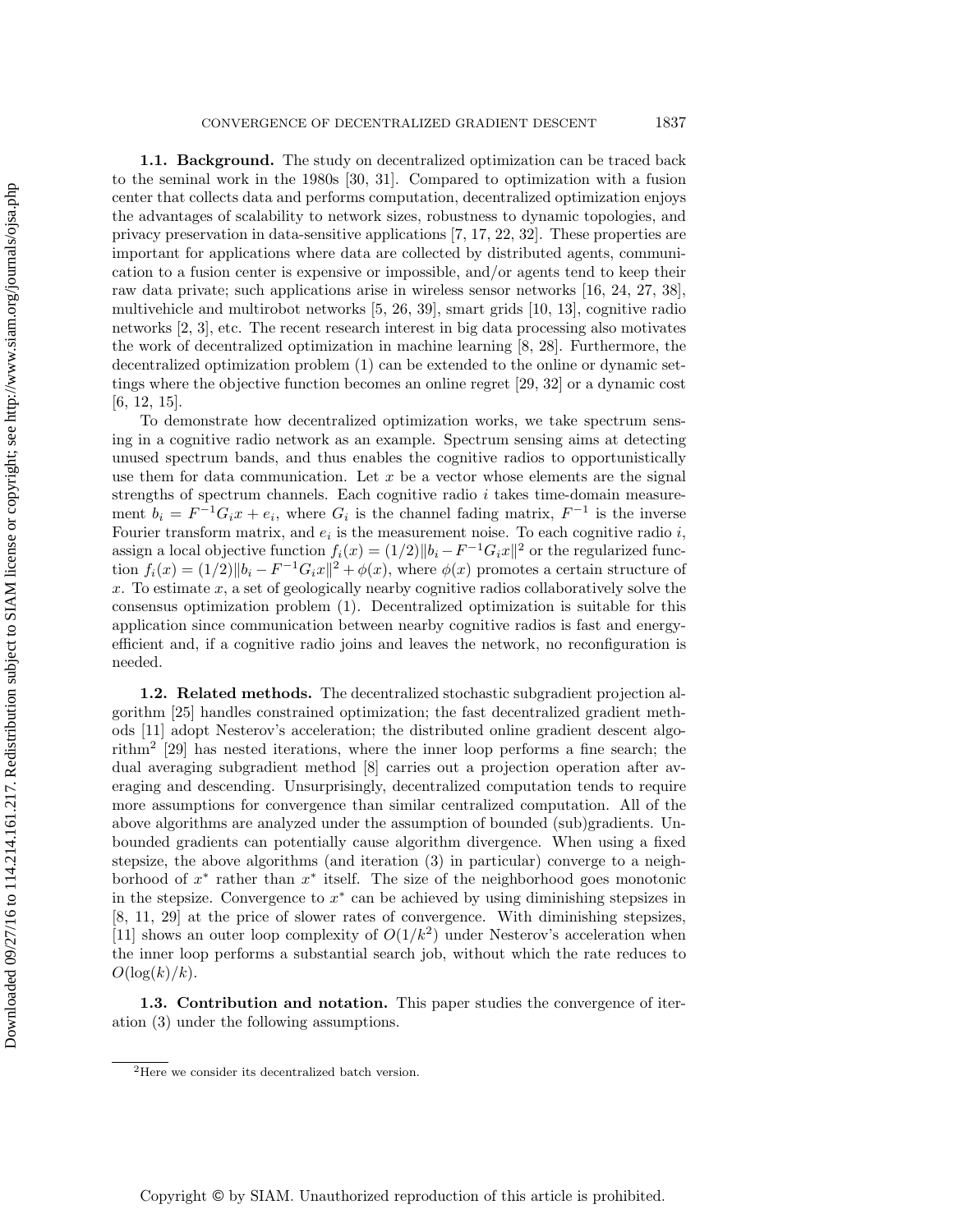ASSUMPTION 1. (a) For  $i = 1, ..., n$ ,  $f_i$  is proper closed convex, lower bounded, and Lipschitz differentiable with constant  $L_{f_i} > 0$ .

(b) The network has a synchronized clock in the sense that [\(3\)](#page-1-1) is applied to all the agents at the same time intervals, the network is connected, and the mixing matrix W is symmetric and doubly stochastic with  $\beta$  < 1 (see [\(4\)](#page-1-2) for the definition of  $\beta$ ).

Unlike [\[8,](#page-18-10) [11,](#page-18-14) [20,](#page-18-0) [25,](#page-19-11) [29\]](#page-19-10), which characterize the ergodic convergence of  $f(\hat{x}_{(i)}(k))$ , where  $\hat{x}_{(i)}(k) = \frac{1}{k} \sum_{s=0}^{k-1} x_{(i)}(s)$ , this paper establishes the nonergodic convergence of all local solution sequences  $\{x_{(i)}(k)\}_{k>0}$ . In addition, the analysis in this paper does not assume bounded  $\nabla f_i$ . Instead, the following stepsize condition will ensure bounded  $\nabla f_i$ :

<span id="page-3-0"></span>(5) 
$$
\alpha \le (1 + \lambda_n(W))/L_h,
$$

where  $L_h = \max\{L_{f_1}, \ldots, L_{f_n}\}.$  This result is obtained through interpreting the iteration [\(3\)](#page-1-1) for all the agents as a gradient descent iteration applied to a certain Lyapunov function.

Under Assumption [1](#page-2-2) and condition [\(5\)](#page-3-0), the rate of  $O(1/k)$  for "near" convergence is shown. Specifically, the objective errors evaluated at the mean solution,  $f(\frac{1}{n}\sum_{i=1}^n x_{(i)}(k)) - f^*$ , and at any local solution,  $f(x_{(i)}(k)) - f^*$ , both reduce at  $O(1/k)$  until reaching the level  $O(\frac{\alpha}{1-\beta})$ . The rate of the mean solution is obtained by analyzing an inexact gradient descent iteration, somewhat similar to [\[8,](#page-18-10) [11,](#page-18-14) [20,](#page-18-0) [25\]](#page-19-11). However, all of their rates are given for the ergodic solution  $\hat{x}_{(i)}(k) = \frac{1}{k} \sum_{s=0}^{k-1} x_{(i)}(s)$ . Our rates are nonergodic.

In addition, a linear rate of "near" convergence is established if  $f$  is also strongly convex with modulus  $\mu_f > 0$ , namely,

$$
\langle \nabla f(x_a) - \nabla f(x_b), x_a - x_b \rangle \ge \mu_f \|x_a - x_b\|^2 \quad \forall x_a, x_b \in \text{dom} f,
$$

or f is restricted strongly convex [\[14\]](#page-18-15) with modulus  $\nu_f > 0$ ,

(6) 
$$
\langle \nabla f(x) - \nabla f(x^*), x - x^* \rangle \ge \nu_f ||x - x^*||^2 \quad \forall x \in \text{dom} f, \ x^* = \text{Proj}_{\mathcal{X}^*}(x),
$$

where  $\text{Proj}_{\mathcal{X}^*}(x)$  is the projection of x onto the solution set  $\mathcal{X}^*$  and  $\nabla f(x^*) = 0$ . In both cases, we show that the mean solution error  $\|\frac{1}{n}\sum_{i=1}^n x_{(i)}(k) - x^*\|$  and the local solution error  $||x_{(i)}(k) - x^*||$  reduce geometrically until reaching the level  $O(\frac{\alpha}{1-\beta})$ . Restricted strongly convex functions are studied as they appear in the applications of sparse optimization and statistical regression; see [\[37\]](#page-19-12) for some examples. The solution set  $\mathcal{X}^*$  is a singleton if f is strongly convex but not necessarily so if f is restricted strongly convex.

Since our analysis uses a fixed stepsize, the local solutions will not be asymptotically consensual. To adapt our analysis to diminishing stepsizes, significant changes will be needed.

Based on iteration [\(3\)](#page-1-1), a decentralized algorithm is derived for the basis pursuit problem with distributed data to recover a sparse signal in section [3.](#page-13-0) The algorithm converges linearly until reaching an  $O(\frac{\alpha}{1-\beta})$ -neighborhood of the sparse signal.

Section [4](#page-15-0) presents numerical results on the test problems of decentralized least squares and decentralized basis pursuit to verify our developed rates of convergence and the levels of the landing neighborhoods.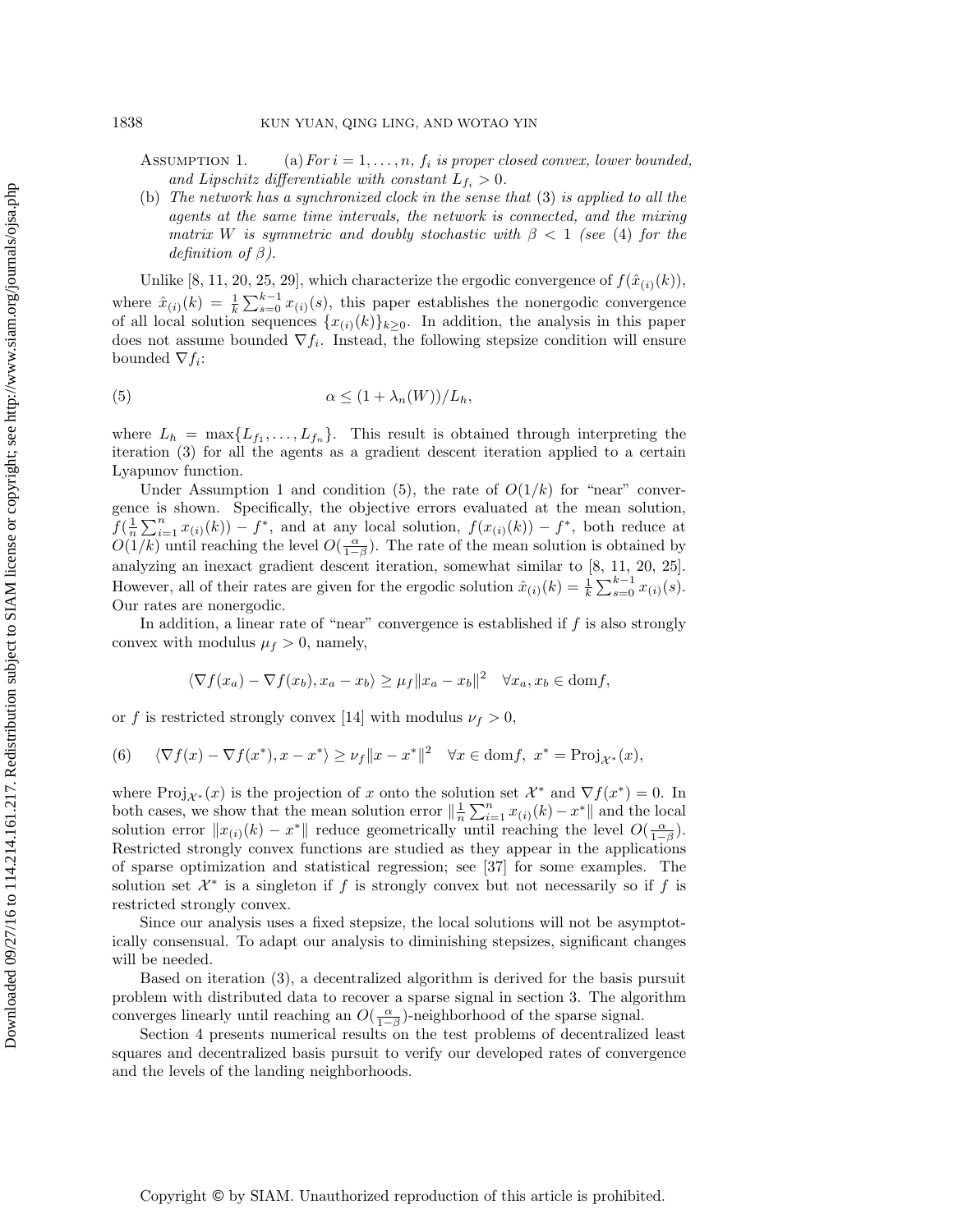Throughout the rest of this paper, we employ the following notations of stacked vectors:

$$
[x_{(i)}] := \begin{bmatrix} x_{(1)} \\ x_{(2)} \\ \vdots \\ x_{(n)} \end{bmatrix} \in \mathbb{R}^{np} \text{ and } h(k) := \begin{bmatrix} \nabla f_1(x_{(1)}(k)) \\ \nabla f_2(x_{(2)}(k)) \\ \vdots \\ \nabla f_n(x_{(n)}(k)) \end{bmatrix} \in \mathbb{R}^{np}.
$$

### 2. Convergence analysis.

2.1. Bounded gradients. Previous methods and analysis [\[8,](#page-18-10) [11,](#page-18-14) [20,](#page-18-0) [25,](#page-19-11) [29\]](#page-19-10) assume bounded gradients or subgradients of  $f_i$ . The assumption indeed plays a key role in the convergence analysis. For decentralized gradient descent iteration [\(3\)](#page-1-1), it gives *bounded* deviation from mean  $||x_{(i)}(k) - \frac{1}{n} \sum_{j=1}^{n} x_{(j)}(k)||$ . It is necessary in the convergence analysis of subgradient methods, whether they are centralized or decentralized. But as we show below, the boundedness of  $\nabla f_i$  does not need to be guaranteed but is a consequence of bounded stepsize  $\alpha$ , with dependence on the spectral properties of W. We derive a tight bound on  $\alpha$  for  $\nabla f_i(x_{(i)}(k))$  to be bounded.

**Example.** Consider  $x \in \mathbb{R}$  and a network formed by three connected agents (every pair of agents are directly linked). Consider the following consensus optimization problem:

minimize 
$$
f(x) = \sum_{i=1,2,3} f_i(x)
$$
, where  $f_i(x) = \frac{L_h}{2}(x-1)^2$ ,

and  $L_h > 0$ . This is a trivial average consensus problem with  $\nabla f_i(x_{(i)}) = L_h(x_{(i)} - 1)$ and  $x^* = 1$ . Take any  $\tau \in (0, 1/3)$  and let the mixing matrix be

$$
W = \begin{bmatrix} 1 - 2\tau & \tau & \tau \\ \tau & \tau & 1 - 2\tau \\ \tau & 1 - 2\tau & \tau \end{bmatrix},
$$

which is symmetric doubly stochastic. We have  $\lambda_3(W) = 3\tau - 1 \in (-1,0)$ . Starting from  $(x_{(1)}, x_{(2)}, x_{(3)}) = (1, 0, 2)$ , simple calculations yield the following:

- if  $\alpha < (1 + \lambda_3(W))/L_h$ , then  $x_{(i)}(k)$  converges to  $x^*, i = 1, 2, 3$  (the consensus among  $x_{(i)}(k)$  as  $k \to \infty$  is due to design);
- if  $\alpha > (1+\lambda_3(W))/L_h$ , then  $x_{(i)}(k)$  diverges and is asymptotically unbounded where  $i = 1, 2, 3;$
- if  $\alpha = (1 + \lambda_3(W))/L_h$ , then  $(x_{(1)}(k), x_{(2)}(k), x_{(3)}(k))$  equals  $(1, 2, 0)$  at odd k and  $(1, 0, 2)$  at even k.

Clearly, if  $x_{(i)}$  converges, then  $\nabla f_i(x_{(i)})$  converges and thus stays bounded. In the above example  $\alpha = (1 + \lambda_3(W))/L_h$  is the critical stepsize.

As each  $\nabla f_i(x_{(i)})$  is Lipschitz continuous with constant  $L_{f_i}$ ,  $h(k)$  is Lipschitz continuous with constant

$$
L_h = \max_i \{ L_{f_i} \}.
$$

We formally show that  $\alpha \leq (1 + \lambda_n(W))/L_h$  ensures bounded  $h(k)$ . The analysis is based on the Lyapunov function

<span id="page-4-0"></span>(7) 
$$
\xi_{\alpha}([x_{(i)}]) := -\frac{1}{2} \sum_{i,j=1}^{n} w_{ij} x_{(i)}^{T} x_{(j)} + \sum_{i=1}^{n} \left( \frac{1}{2} ||x_{(i)}||^{2} + \alpha f_{i}(x_{(i)}) \right),
$$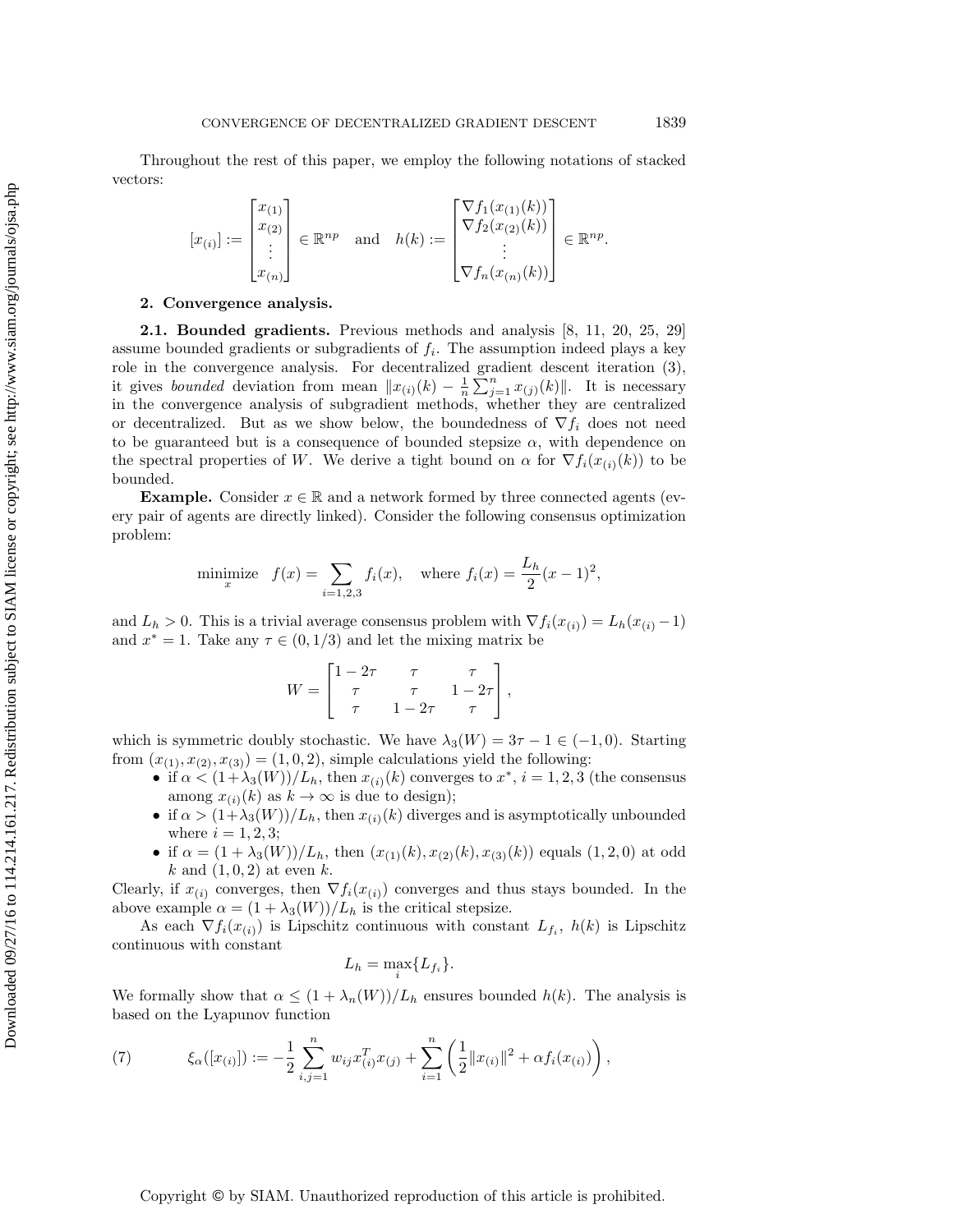which is convex since all  $f_i$  are convex and the remaining term  $\frac{1}{2}(\sum_{i=1}^n ||x_{(i)}||^2 \sum_{i,j=1}^n w_{ij} x_{(i)}^T x_{(j)}$  is also convex (and uniformly nonnegative) due to  $\lambda_1(W) = 1$ . In addition,  $\nabla \xi_{\alpha}$  is Lipschitz continuous with constant  $L_{\xi_{\alpha}} \leq (1 - \lambda_n(W)) + \alpha L_h$ . Rewriting iteration [\(3\)](#page-1-1) as

$$
x_{(i)}(k+1) = \sum_{j=1}^{n} w_{ij} x_{(j)}(k) - \alpha \nabla f_i(x_{(i)}(k)) = x_{(i)}(k) - \nabla_i \xi_\alpha([x_{(i)}(k)]),
$$

we can observe that decentralized gradient descent reduces to unit-stepsize centralized gradient descent applied to minimize  $\xi_{\alpha}([x_{(i)}]).$ 

<span id="page-5-3"></span><span id="page-5-2"></span>THEOREM [1](#page-2-2). Under Assumption 1, if the stepsize

(8) 
$$
\alpha \le (1 + \lambda_n(W))/L_h,
$$

then, starting from  $x_{(i)}(0) = 0$ ,  $i = 1, 2, ..., n$ , the sequence  $x_{(i)}(k)$  generated by the iteration [\(3\)](#page-1-1) converges. In addition, we also have

<span id="page-5-0"></span>(9) 
$$
||h(k)|| \le D := \sqrt{2L_h \left(\sum_{i=1}^n f_i(0) - f^o\right)}
$$

for all  $k = 1, 2, \ldots$ , where  $f^o := \sum_{i=1}^n f_i(x_{(i)}^o)$  and  $x_{(i)}^o = \arg \min_x f_i(x)$ .

Proof. Note that the iteration [\(3\)](#page-1-1) is equivalent to the gradient descent iteration for the Lyapunov function [\(7\)](#page-4-0). From the classic analysis of gradient descent iteration in [\[1\]](#page-18-16) and [\[21\]](#page-18-17),  $[x_{(i)}(k)]$ , and hence  $x_{(i)}(k)$ , will converge to a certain point when  $\alpha \leq (1 + \lambda_n(W))/L_h.$ 

Next, we show [\(9\)](#page-5-0). Since  $\beta < 1$ , we have  $\lambda_n(W) > -1$  and  $(L_{\xi_\alpha}/2 - 1) \leq 0$ . Hence,

$$
\xi_{\alpha}([x_{(i)}(k+1)]) \leq \xi_{\alpha}([x_{(i)}(k)]) + \nabla \xi_{\alpha}([x_{(i)}(k)])^T([x_{(i)}(k+1) - x_{(i)}(k)]) \n+ \frac{L_{\xi_{\alpha}}}{2} ||[x_{(i)}(k+1) - x_{(i)}(k)]||^2 \n= \xi_{\alpha}([x_{(i)}(k)]) + (L_{\xi_{\alpha}}/2 - 1) ||\nabla \xi_{\alpha}([x_{(i)}(k)])||^2 \n\leq \xi_{\alpha}([x_{(i)}(k)]).
$$

Recall that  $\frac{1}{2} \left( \sum_{i=1}^n ||x_{(i)}||^2 - \sum_{i,j=1}^n w_{ij} x_{(i)}^T x_{(j)} \right)$  is nonnegative. Therefore, we have (10)

<span id="page-5-1"></span>
$$
\sum_{i=1}^{n} f_i(x_{(i)}(k)) \leq \alpha^{-1} \xi_\alpha([x_{(i)}(k)]) \leq \cdots \leq \alpha^{-1} \xi_\alpha([x_{(i)}(0)]) = \alpha^{-1} \xi_\alpha(0) = \sum_{i=1}^{n} f_i(0).
$$

On the other hand, for any differentiable convex function  $g$  with the minimizer  $x^*$ and Lipschitz constant  $L_g$ , we have  $g(x_a) \ge g(x_b) + \nabla g^T(x_b)(x_a - x_b) + \frac{1}{2L_g} \|\nabla g(x_a) \nabla g(x_b) \|^{2}$  and  $\nabla g(x^*) = 0$ . Then,  $\|\nabla g(x)\|^{2} \le 2L_g(g(x) - g^*)$ , where  $g^* := g(x^*)$ . Applying this inequality and [\(10\)](#page-5-1), we obtain

$$
||h(k)||^2 = \sum_{i=1}^n ||\nabla f_i(x_{(i)}(k))||^2 \le \sum_{i=1}^n 2L_{f_i} \left( f_i(x_{(i)}(k)) - f_i^o \right) \le 2L_h \left( \sum_{i=1}^n f_i(0) - f^o \right)
$$

where  $f_i^o = f_i(x_{(i)}^o)$  and  $x_{(i)}^o = \arg \min_x f_i(x)$ . Note that  $x_{(i)}^o$  exists because of As-sumption [1.](#page-2-2) Besides, we denote  $f^o = \sum_{i=1}^n f_i^o$ . This completes the proof.  $\Box$ 

,

### Copyright © by SIAM. Unauthorized reproduction of this article is prohibited.

 $(11)$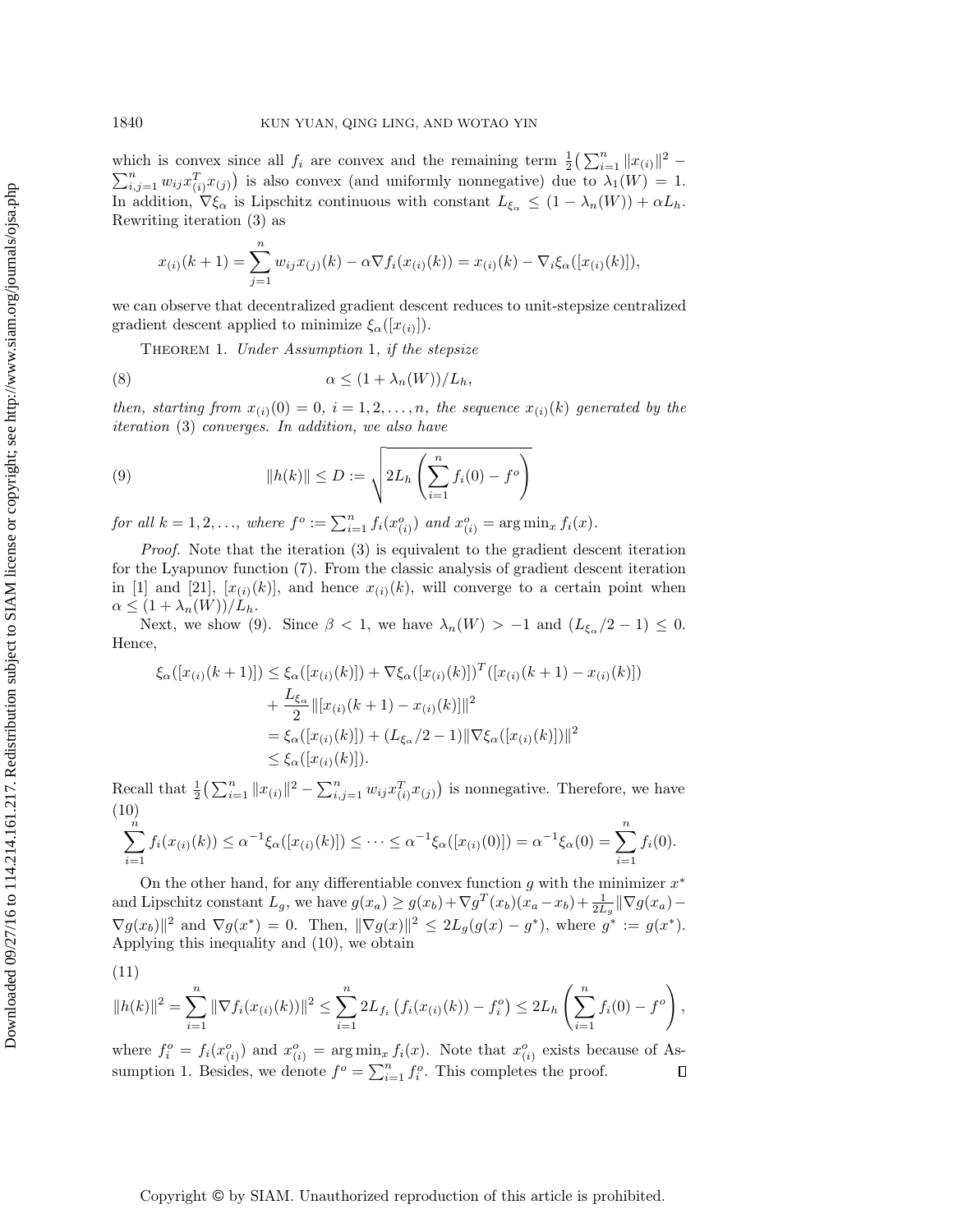In the above theorem, we choose  $x_{(i)}(0) = 0$  for convenience. For general  $x_{(i)}(0)$ , a different bound for  $||h(k)||$  can still be obtained. Indeed, if  $x_{(i)}(0) \neq 0$ , then  $\alpha^{-1}\xi_{\alpha}(0) = \sum_{i=1}^{n} f_i(0) + \frac{1}{2\alpha} \left( \sum_{i=1}^{n} ||x_{(i)}(0)||^2 - \sum_{i,j=1}^{n} w_{ij}x_{(i)}(0)^T x_{(j)}(0) \right)$  in [\(10\)](#page-5-1). Hence, we have  $||h(k)||^2 \leq 2L_h\left(\sum_{i=1}^n f_i(0) - f^o\right) + \frac{L_h}{\alpha}\left(\sum_{i=1}^n ||x_{(i)}(0)||^2 - \sum_{i,j=1}^n f_i(0) - f^o\right)$  $w_{ij}x_{(i)}(0)^Tx_{(j)}(0)$ . The initial values of  $x_{(i)}(0)$  do not influence the stepsize condition though they change the bound of gradient. For simplicity, we let  $x_{(i)}(0) = 0$  in the rest of this paper.

**Dependence on stepsize.** In [\(3\)](#page-1-1), the negative gradient step  $-\alpha \nabla f_i(x_{(i)})$  does not diminish at  $x_{(i)} = x^*$ . Even if we let  $x_{(i)} = x^*$  for all i,  $x_{(i)}$  will immediately change once [\(3\)](#page-1-1) is applied. Therefore, the term  $-\alpha \nabla f_i(x_{(i)})$  prevents the consensus of  $x_{(i)}$ . Even worse, because both terms in the right-hand side of [\(3\)](#page-1-1) change  $x_{(i)}$ , they can possibly add up to an uncontrollable amount and cause  $x_{(i)}(k)$  to diverge. The local averaging term is stable itself, so the only choice we have is to limit the size of  $-\alpha \nabla f_i(x_{(i)})$  by bounding  $\alpha$ .

**Network spectrum.** One can design W so that  $\lambda_n(W) > 0$  and thus simply bound [\(8\)](#page-5-2) to

$$
\alpha \leq 1/L_h,
$$

which no longer requires any spectral information of the underlying network. Given any mixing matrix W satisfying  $1 = \lambda_1(W) > \lambda_2(W) \geq \cdots \geq \lambda_n(W) > -1$  (cf. [\[4\]](#page-18-1)), one can design a new mixing matrix  $W = (W + I)/2$  that satisfies  $1 = \lambda_1(W) >$  $\lambda_2(W) \geq \cdots \geq \lambda_n(W) > 0$ . The same argument applies to the results throughout this paper.

### 2.2. Bounded deviation from mean. Let

$$
\bar{x}(k) := \frac{1}{n} \sum_{i=1}^{n} x_{(i)}(k)
$$

be the *mean* of  $x_{(1)}(k), \ldots, x_{(n)}(k)$ . We will later analyze the error in terms of  $\bar{x}(k)$  and then each  $x_{(i)}(k)$ . To enable that analysis, we shall show that the deviation from mean  $||x_{(i)}(k)-\bar{x}(k)||$  is bounded uniformly over i and k. Then, any bound of  $||\bar{x}(k)-x^*||$  will give a bound of  $||x_{(i)}(k) - x^*||$ . Intuitively, if the deviation from mean is unbounded, then there would be no approximate consensus among  $x_{(1)}(k), \ldots, x_{(n)}(k)$ . Without this approximate consensus, descending individual  $f_i(x_{(i)}(k))$  will not contribute to the descent of  $f(\bar{x}(k))$  and thus convergence is out of the question. Therefore, it is critical to bound the deviation  $||x_{(i)}(k) - \bar{x}(k)||$ .

<span id="page-6-0"></span>LEMMA 2. If [\(9\)](#page-5-0) holds and  $\beta < 1$ , then the total deviation from mean is bounded, namely,

$$
||x_{(i)}(k) - \bar{x}(k)|| \leq \frac{\alpha D}{1 - \beta} \quad \forall k, \forall i.
$$

*Proof.* Recall the definition of  $[x_{(i)}]$  and  $h(k)$ . From [\(3\)](#page-1-1) we have

$$
[x_{(i)}(k+1)] = (W \otimes I)[x_{(i)}(k)] - \alpha h(k),
$$

where ⊗ denotes the Kronecker product. From it, we obtain

(12) 
$$
[x_{(i)}(k)] = -\alpha \sum_{s=0}^{k-1} (W^{k-1-s} \otimes I)h(s).
$$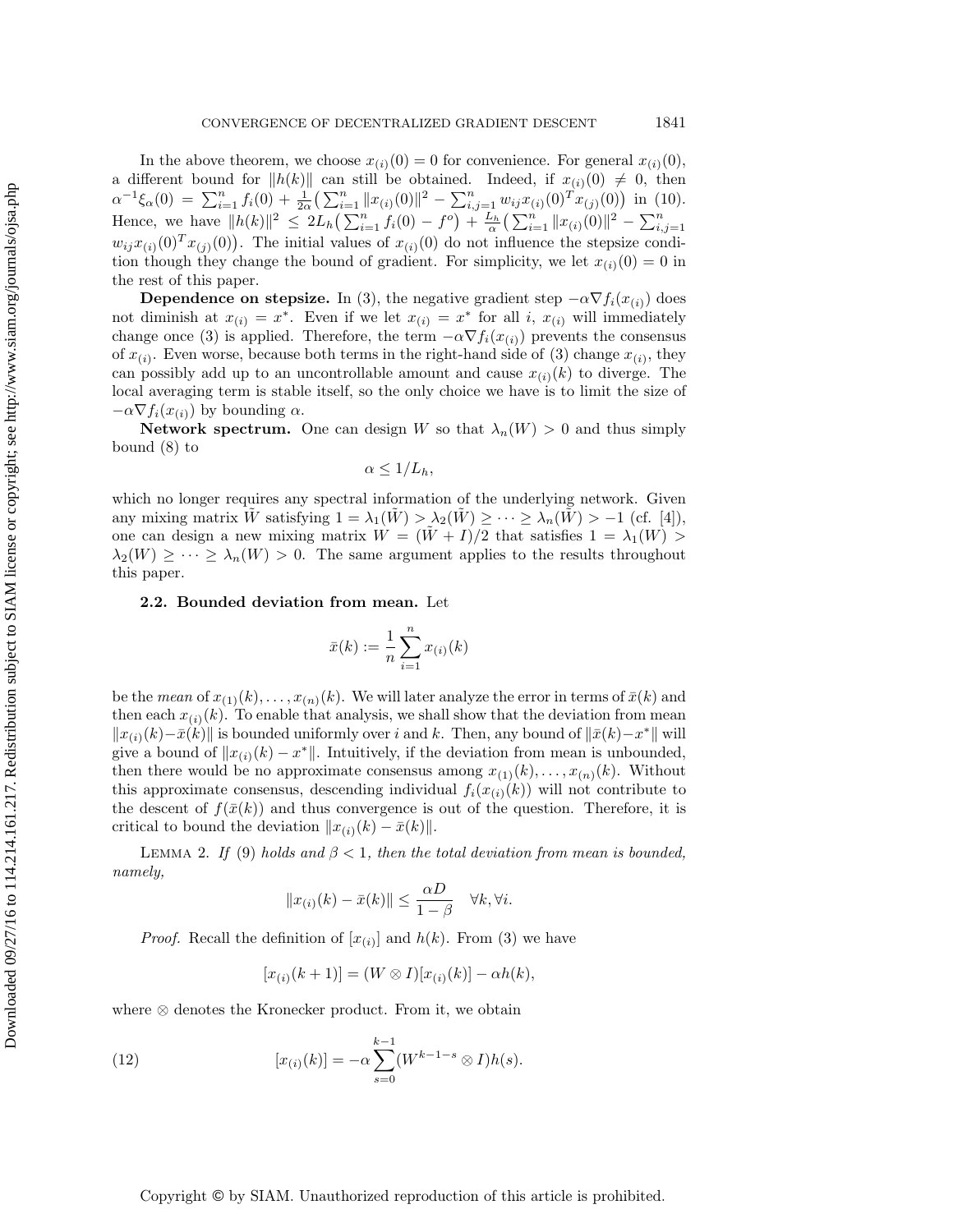Besides, letting  $[\bar{\mathbf{x}}(k)] = [\bar{x}(k); \cdots; \bar{x}(k)] \in \mathbb{R}^{np}$ , it follows that

$$
[\bar{\mathbf{x}}(k)] = \frac{1}{n}((1_n 1_n^T) \otimes I)[x_{(i)}(k)].
$$

As a result,

<span id="page-7-0"></span>
$$
||x_{(i)}(k) - \bar{x}(k)|| \le ||[x_{(i)}(k)] - [\bar{x}(k)]||
$$
  
\n
$$
= ||[x_{(i)}(k)] - \frac{1}{n}((1_n1_n^{T}) \otimes I)[x_{(i)}(k)]||
$$
  
\n
$$
= || -\alpha \sum_{s=0}^{k-1} (W^{k-1-s} \otimes I)h(s) + \alpha \sum_{s=0}^{k-1} \frac{1}{n}((1_n1_n^{T}W^{k-1-s}) \otimes I)h(s)||
$$
  
\n(13)  
\n
$$
= || -\alpha \sum_{s=0}^{k-1} (W^{k-1-s} \otimes I)h(s) + \alpha \sum_{s=0}^{k-1} \frac{1}{n}((1_n1_n^{T}) \otimes I)h(s)||
$$
  
\n
$$
= \alpha || \sum_{s=0}^{k-1} \left( \left( W^{k-1-s} - \frac{1}{n} 1_n 1_n^{T} \right) \otimes I \right)h(s)||
$$
  
\n
$$
\le \alpha \sum_{s=0}^{k-1} ||W^{k-1-s} - \frac{1}{n} 1_n 1_n^{T} ||h(s)||
$$
  
\n
$$
= \alpha \sum_{s=0}^{k-1} \beta^{k-1-s} ||h(s)||,
$$

where [\(13\)](#page-7-0) holds since W is doubly stochastic. From  $||h(k)|| \leq D$  and  $\beta < 1$ , it follows that

$$
||x_{(i)}(k) - \bar{x}(k)|| \le \alpha \sum_{s=0}^{k-1} \beta^{k-1-s} ||h(s)|| \le \alpha \sum_{s=0}^{k-1} \beta^{k-1-s} D \le \frac{\alpha D}{1-\beta},
$$

which completes the proof.

The proof of Lemma [2](#page-6-0) utilizes the spectral property of the mixing matrix W. The constant in the upper bound is proportional to the stepsize  $\alpha$  and monotonically increasing with respect to the second largest eigenvalue modulus  $\beta$ . The papers [\[8\]](#page-18-10), [\[20\]](#page-18-0), and [\[25\]](#page-19-11) also analyze the deviation of local solutions from their mean, but their results are different. The upper bound in [\[8\]](#page-18-10) is given at the termination time of the algorithm, which is not uniform in  $k$ . The two papers [\[20\]](#page-18-0) and [\[25\]](#page-19-11), instead of bounding  $||W - \frac{1}{n} \mathbf{1} \mathbf{1}^T||$ , decompose it as the sum of elementwise  $|w_{ij} - \frac{1}{n}|$  and then bounds it with the minimum nonzero element in W.

As discussed after Theorem [1,](#page-5-3) D is affected by the value of  $x_{(i)}(0)$  if it is nonzero. In Lemma [2,](#page-6-0) if  $x_{(i)}(0) \neq 0$ , then  $[x_{(i)}(k)] = (W^k \otimes I)[x_{(i)}(0)] - \alpha \sum_{s=0}^{k-1} (W^{k-1-s} \otimes$  $I)h(s)$ . Substituting it into the proof of Lemma [2,](#page-6-0) we obtain

$$
||x_{(i)}(k) - \bar{x}(k)|| \leq \beta^k ||[x_{(i)}(0)]|| + \frac{\alpha D}{1 - \beta}.
$$

When  $k \to \infty$ ,  $\beta^k \|[x_{(i)}(0)]\| \to 0$  and, therefore, the last term dominates.

A consequence of Lemma [2](#page-6-0) is that the distance between the following two quan-

Copyright © by SIAM. Unauthorized reproduction of this article is prohibited.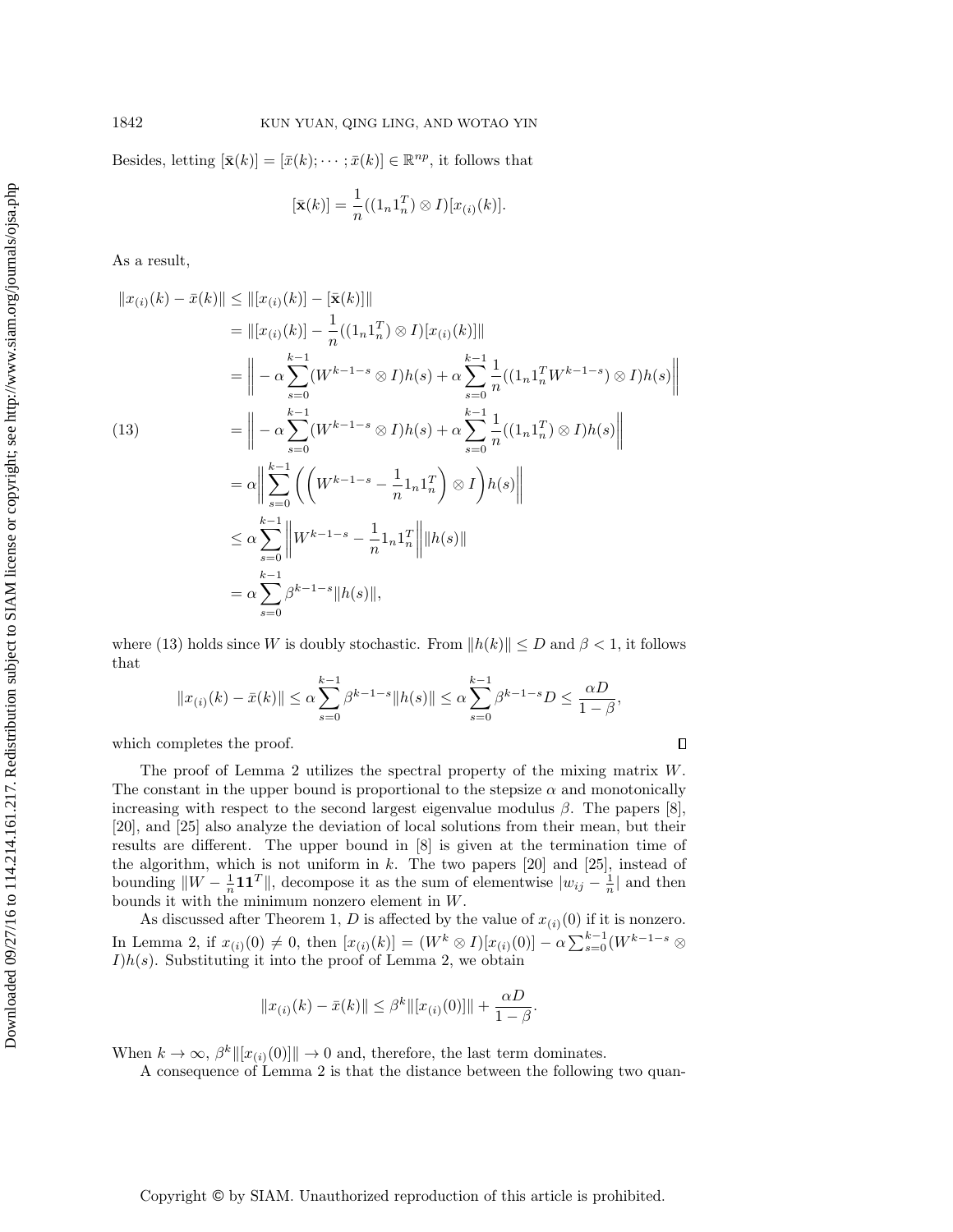tities is also bounded:

$$
g(k) := \frac{1}{n} \sum_{i=1}^{n} \nabla f_i(x_{(i)}(k)),
$$
  

$$
\bar{g}(k) := \frac{1}{n} \sum_{i=1}^{n} \nabla f_i(\bar{x}(k)).
$$

<span id="page-8-1"></span>LEMMA 3. Under Assumption [1](#page-2-2), if [\(9\)](#page-5-0) holds and  $\beta < 1$ , then

$$
\|\nabla f_i(x_{(i)}(k)) - \nabla f_i(\bar{x}(k))\| \le \frac{\alpha D L_{f_i}}{1 - \beta},
$$

$$
\|g(k) - \bar{g}(k)\| \le \frac{\alpha D L_h}{1 - \beta}.
$$

Proof. Assumption [1](#page-2-2) gives

$$
\|\nabla f_i(x_{(i)}(k)) - \nabla f_i(\bar{x}(k))\| \le L_{f_i} \|x_{(i)}(k) - \bar{x}(k)\| \le \frac{\alpha D L_{f_i}}{1 - \beta},
$$

where the last inequality follows from Lemma [2.](#page-6-0) On the other hand, we have

$$
||g(k) - \bar{g}(k)|| = \left\| \frac{1}{n} \sum_{i=1}^{n} \left( \nabla f_i(x_{(i)}(k)) - \nabla f_i(\bar{x}(k)) \right) \right\| \leq \frac{1}{n} \sum_{i=1}^{n} L_{f_i} ||x_{(i)}(k) - \bar{x}(k)||
$$
  

$$
\leq \frac{\alpha D L_h}{1 - \beta},
$$

which completes the proof.

We are interested in  $g(k)$  since  $-\alpha g(k)$  updates the average of  $x_{(i)}(k)$ . To see this, by taking the average of [\(3\)](#page-1-1) over i and noticing  $W = [w_{ij}]$  is doubly stochastic, we obtain

<span id="page-8-0"></span>(14) 
$$
\bar{x}(k+1) = \frac{1}{n} \sum_{i=1}^{n} x_{(i)}(k+1) = \frac{1}{n} \sum_{i,j=1}^{n} w_{ij} x_{(j)} - \frac{\alpha}{n} \sum_{i=1}^{n} \nabla f_i(x_{(i)}(k)) = \bar{x}(k) - \alpha g(k).
$$

On the other hand, since the exact gradient of  $\frac{1}{n}\sum_{i=1}^{n} f_i(\bar{x}(k))$  is  $\bar{g}(k)$ , iteration [\(14\)](#page-8-0) can be viewed as an inexact gradient descent iteration (using  $g(k)$  instead of  $\bar{g}(k)$ ) for the problem

(15) 
$$
\text{minimize } \bar{f}(x) := \frac{1}{n} \sum_{i=1}^{n} f_i(x).
$$

It is easy to see that  $\bar{f}$  is Lipschitz continuous with the constant

$$
L_{\bar{f}} = \frac{1}{n} \sum_{i=1}^{n} L_{f_i}.
$$

If any  $f_i$  is strongly convex, then so is  $\bar{f}$ , with the modulus  $\mu_{\bar{f}} = \frac{1}{n} \sum_{i=1}^n \mu_{f_i}$ . Based on the above interpretation, next we bound  $f(\bar{x}(k)) - f^*$  and  $\|\bar{x}(k) - x^*\|$ .

Copyright © by SIAM. Unauthorized reproduction of this article is prohibited.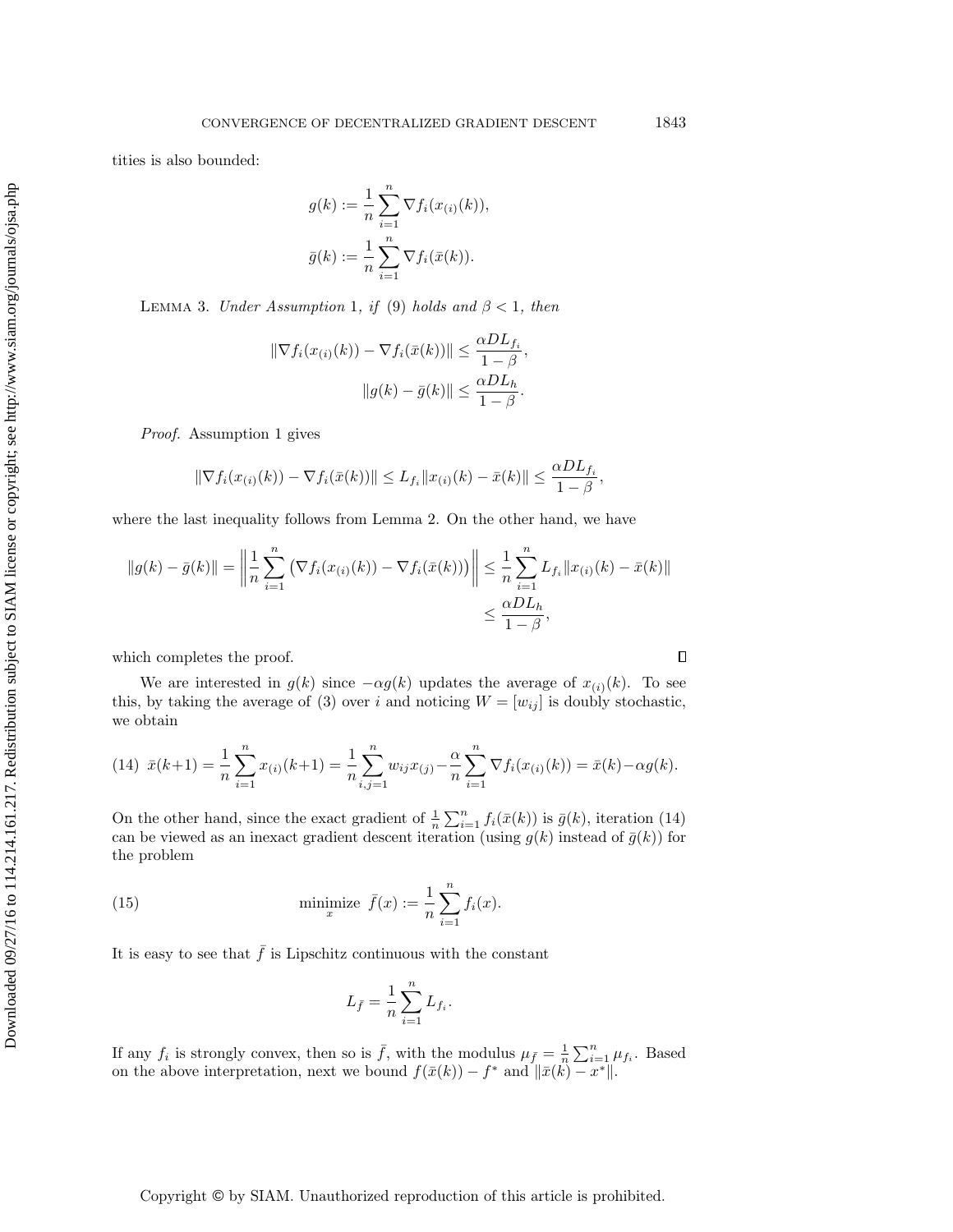<span id="page-9-2"></span>2.3. Bounded distance to minimum. We consider the convex, restricted strongly convex, and strongly convex cases. In the former two cases, the solution  $x^*$  may be nonunique, so we use the set of solutions  $\mathcal{X}^*$ . We need the following for our analysis:

- objective error  $\bar{r}(k) := \bar{f}(\bar{x}(k)) \bar{f}^* = \frac{1}{n}(f(\bar{x}(k)) f^*)$ , where  $\bar{f}^* := \bar{f}(x^*),$  $x^* \in \mathcal{X}^*$ ;
- solution error  $\bar{e}(k) := \bar{x}(k) x^*(k)$ , where  $x^*(k) = \text{Proj}_{\mathcal{X}^*}(\bar{x}(k)) \in \mathcal{X}^*$ .

<span id="page-9-1"></span>THEOREM 4. Under Assumption [1](#page-2-2), if  $\alpha \leq \min\{(1 + \lambda_n(W))/L_h, 1/L_{\bar{f}}\}\$ , then while

$$
\bar{r}(k) > C\sqrt{2} \cdot \frac{\alpha L_h D}{1 - \beta} = O\left(\frac{\alpha}{1 - \beta}\right)
$$

(where constants  $C$  and  $D$  are defined in [\(17\)](#page-9-0) and [\(9\)](#page-5-0), respectively), the reduction of  $\bar{r}(k)$  obeys

$$
\bar{r}(k+1) \le \bar{r}(k) - \frac{\alpha}{4C^2} \bar{r}^2(k),
$$

and therefore,

(16) 
$$
\bar{r}(k) \le \frac{4C^2 \bar{r}(0)}{4C^2 + k\alpha \bar{r}(0)} = O\left(\frac{1}{\alpha k}\right).
$$

In other words,  $\bar{r}(k)$  decreases at rate  $O(1/k)$  until reaching  $O(\frac{\alpha}{1-\beta})$ .

*Proof.* First, we show that  $\|\bar{e}(k)\| \leq C$ . To this end, recall the definition of  $\xi_{\alpha}([x_{(i)}])$  in [\(7\)](#page-4-0). Let  $\tilde{\mathcal{X}}$  denote its set of minimizer(s), which is nonempty since each  $f_i$ has a minimizer due to Assumption [1.](#page-2-2) Following the arguments in [\[21,](#page-18-17) p. 69] and with the bound on  $\alpha$ , we have  $d(k) \leq d(k-1) \leq \cdots \leq d(0)$ , where  $d(k) := ||[x_{(i)}(k) - \tilde{x}_{(i)}|||$ and  $[\tilde{x}_{(i)}] \in \tilde{\mathcal{X}}$ . Using  $||a_1 + \cdots + a_n|| \leq \sqrt{n} ||[a_1; \dots; a_n]||$ , we have

$$
\|\bar{e}(k)\| = \|\bar{x}(k) - x^*(k)\| = \left\|\frac{1}{n}\sum_{i=1}^n (x_{(i)}(k) - x^*)\right\| \le \frac{1}{\sqrt{n}} \|[x_{(i)}(k) - x^*]\|
$$
  

$$
\le \frac{1}{\sqrt{n}} (\|[x_{(i)}(k) - \tilde{x}_{(i)}]\| + \|[\tilde{x}_{(i)} - x^*]\|)
$$
  
(17) 
$$
\le \frac{1}{\sqrt{n}} (\|[x_{(i)}(0) - \tilde{x}_{(i)}]\| + \|[\tilde{x}_{(i)} - x^*]\|) =: C.
$$

<span id="page-9-0"></span>Next, we show the convergence of  $\bar{r}(k)$ . By the assumption, we have  $1-\alpha L_{\bar{f}}\geq 0$ , and thus

$$
\begin{split} \bar{r}(k+1) &\leq \bar{r}(k) + \langle \bar{g}(k), \bar{x}(k+1) - \bar{x}(k) \rangle + \frac{L_{\bar{f}}}{2} \|\bar{x}(k+1) - \bar{x}(k)\|^2 \\ &\stackrel{(14)}{=} \bar{r}(k) - \alpha \langle \bar{g}(k), g(k) \rangle + \frac{\alpha^2 L_{\bar{f}}}{2} \|g(k)\|^2 \\ &= \bar{r}(k) - \alpha \langle \bar{g}(k), \bar{g}(k) \rangle + \frac{\alpha^2 L_{\bar{f}}}{2} \|\bar{g}(k)\|^2 + 2\alpha \frac{1 - \alpha L_{\bar{f}}}{2} \langle \bar{g}(k), \bar{g}(k) - g(k) \rangle \\ &\quad + \frac{\alpha^2 L_{\bar{f}}}{2} \|\bar{g}(k) - g(k)\|^2 \leq \bar{r}(k) - \alpha \left(1 - \frac{\alpha L_{\bar{f}}}{2} - \delta \frac{1 - \alpha L_{\bar{f}}}{2}\right) \|\bar{g}(k)\|^2 \\ &\quad + \alpha \left(\frac{\alpha L_{\bar{f}}}{2} + \delta^{-1} \frac{1 - \alpha L_{\bar{f}}}{2}\right) \|\bar{g}(k) - g(k)\|^2, \end{split}
$$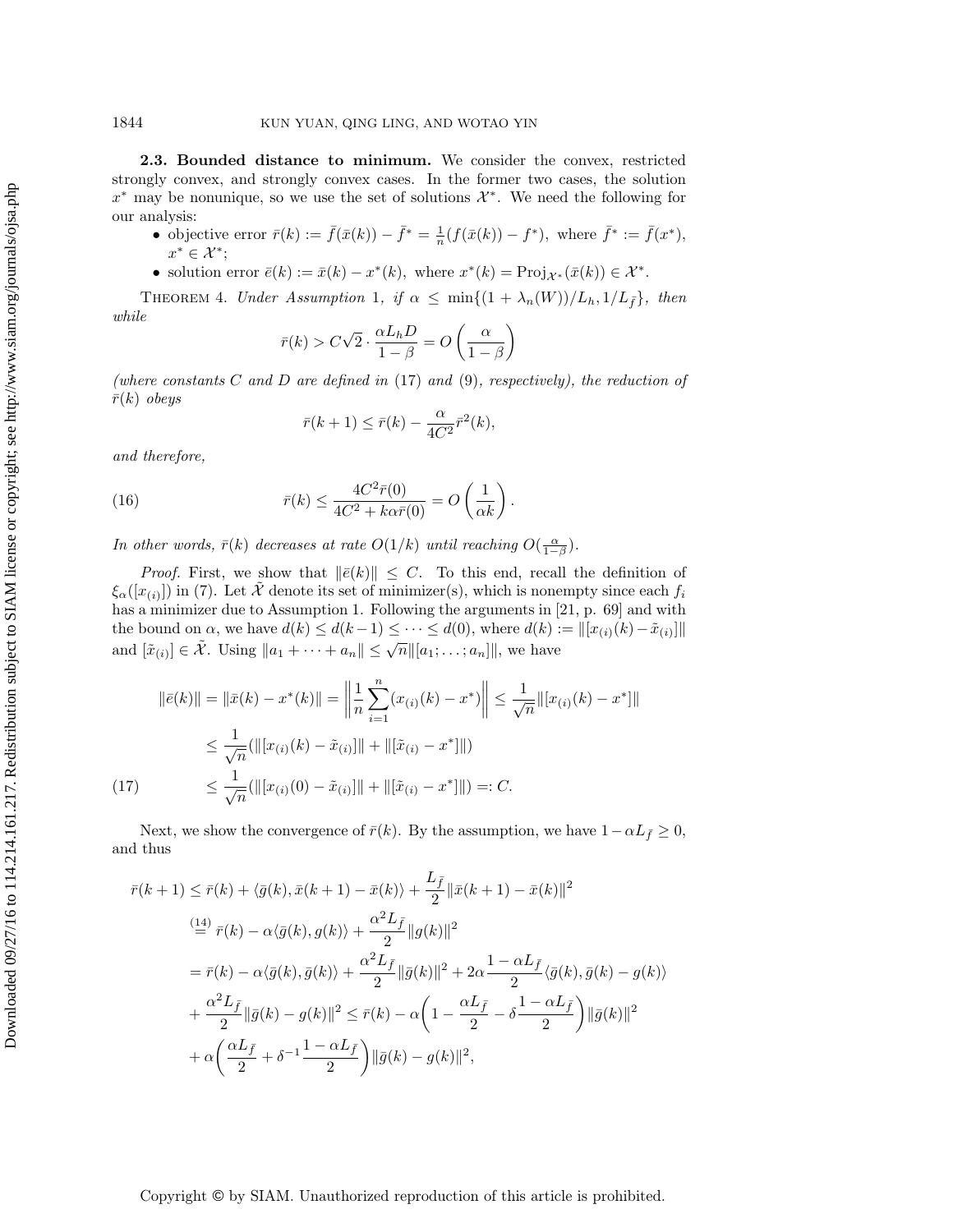where the last inequality follows from Young's inequality  $\pm 2a^Tb \leq \delta^{-1} ||a||^2 + \delta ||b||^2$ for any  $\delta > 0$ . Although we can later optimize over  $\delta > 0$ , we simply take  $\delta = 1$ . Since  $\alpha \leq (1 + \lambda_n(W))/L_h$ , we can apply Theorem [1](#page-5-3) and then Lemma [3](#page-8-1) to the last term above and obtain

$$
\bar{r}(k+1) \leq \bar{r}(k) - \frac{\alpha}{2} \|\bar{g}(k)\|^2 + \frac{\alpha^3 D^2 L_h^2}{2(1-\beta)^2}.
$$

Since  $\|\bar{e}(k)\| \leq C$  as shown in [\(17\)](#page-9-0), from  $\bar{r}(k) = \bar{f}(\bar{x}(k)) - \bar{f}^* \leq \langle \bar{g}(k), \bar{x}(k) - x^*(k) \rangle =$  $\langle \bar{g}(k), \bar{e}(k)\rangle$ , we obtain that

$$
\|\bar{g}(k)\| \ge \|\bar{g}(k)\| \frac{\|\bar{e}(k)\|}{C} \ge \frac{|\langle \bar{g}(k), \bar{e}(k)\rangle|}{C} \ge \frac{\bar{r}(k)}{C},
$$

which gives

$$
\bar{r}(k+1) \le \bar{r}(k) - \frac{\alpha}{2C^2} \bar{r}^2(k) + \frac{\alpha^3 D^2 L_h^2}{2(1-\beta)^2}.
$$

Hence, while  $\frac{\alpha}{2C^2} \bar{r}^2(k) > 2 \cdot \frac{\alpha^3 D^2 L_h^2}{2(1-\beta)^2}$  or, equivalently,  $\bar{r}(k) > C\sqrt{2} \cdot \frac{\alpha L_h D}{1-\beta}$ , we have

$$
\bar{r}(k+1) \le \bar{r}(k) - \frac{\alpha}{4C^2} \bar{r}^2(k),
$$

from which we know  $\bar{r}(k+1) \leq \bar{r}(k)$ . Dividing both sides by  $\bar{r}(k)\bar{r}(k+1)$ , we have

$$
\frac{1}{\bar{r}(k+1)} \ge \frac{1}{\bar{r}(k)} + \frac{\alpha}{4C^2} \frac{\bar{r}(k)}{\bar{r}(k+1)} \ge \frac{1}{\bar{r}(k)} + \frac{\alpha}{4C^2} \ge \frac{1}{\bar{r}(0)} + \frac{(k+1)\alpha}{4C^2}.
$$

Therefore, when  $\bar{r}(k) > C\sqrt{2} \cdot \frac{\alpha L_h D}{1 - \beta}$ , we reach

$$
\bar{r}(k) \le \frac{4C^2 \bar{r}(0)}{4C^2 + k\alpha \bar{r}(0)} = O\left(\frac{1}{\alpha k}\right),\,
$$

which completes the proof.

Theorem [4](#page-9-1) shows that until reaching  $f^* + O(\frac{\alpha}{1-\beta})$ ,  $f(\bar{x}(k))$  reduces at the rate of  $O(1/(\alpha k))$ . For fixed  $\alpha$ , there is a tradeoff between the convergence rate and optimality. Again, upon the stopping of iteration [\(3\)](#page-1-1),  $\bar{x}(k)$  is not available to any of the agents but obtainable by invoking an average consensus algorithm.

<span id="page-10-0"></span>*Remark* 5. Since  $f(x)$  is convex, we have for all  $i = 1, 2, \ldots, n$ ,

$$
\bar{f}(x_{(i)}(k)) - \bar{f}^* \leq \bar{r}(k) + \langle \bar{g}(x_{(i)}(k)), x_{(i)}(k) - \bar{x}(k) \rangle
$$
  

$$
\leq \bar{r}(k) + \frac{1}{n} \sum_{j=1}^n \|\nabla f_j(x_{(i)}(k))\| \|x_{(i)}(k) - \bar{x}(k)\|
$$
  

$$
\leq \bar{r}(k) + \frac{\alpha D^2}{1 - \beta}.
$$

From Theorem [4](#page-9-1) we conclude that  $\bar{f}(x_{(i)}(k)) - \bar{f}^*$ , like  $\bar{r}(k)$ , converges at  $O(1/k)$  until reaching  $O(\frac{\alpha}{1-\beta})$ .

This nearly sublinear convergence rate is stronger than those of the distributed subgradient method [\[20\]](#page-18-0) and the dual averaging subgradient method [\[8\]](#page-18-10). Their rates are in terms of objective error  $f(\hat{x}_{(i)}(k)) - f^*$  evaluated at the ergodic solution  $\hat{x}_{(i)}(k) = \frac{1}{k} \sum_{s=0}^{k-1} x_{(i)}(s).$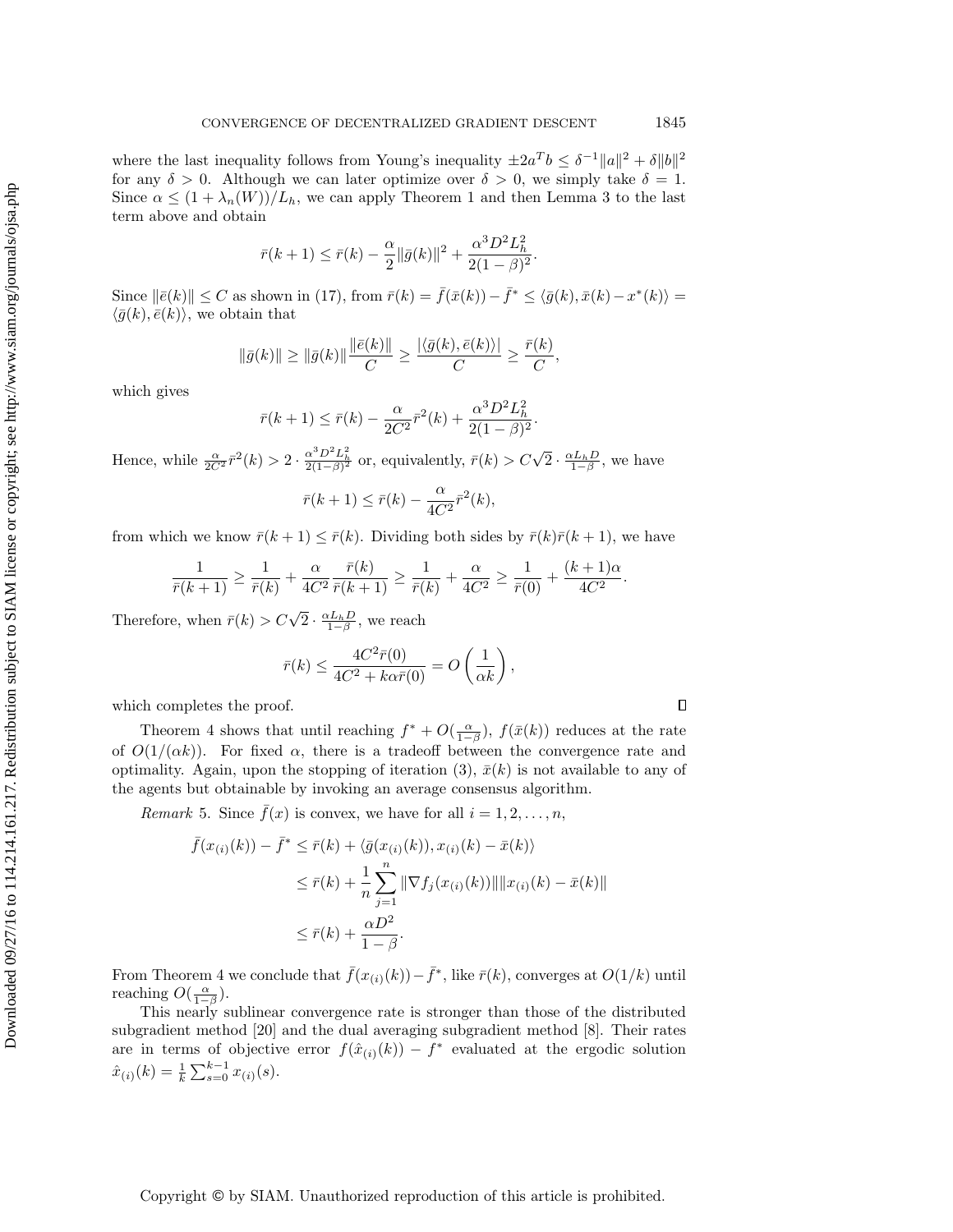Next, we bound  $\|\bar{e}(k + 1)\|$  under the assumption of restricted or standard strong convexities. To start, we present a lemma.

<span id="page-11-0"></span>LEMMA 6. Suppose that  $\nabla \bar{f}$  is Lipschitz continuous with constant  $L_{\bar{f}}$ . Then, we have

$$
\langle x - x^*, \nabla \bar{f}(x) - \nabla \bar{f}(x^*) \rangle \ge c_1 \|\nabla \bar{f}(x) - \nabla \bar{f}(x^*)\|^2 + c_2 \|x - x^*\|^2
$$

(where  $x^* \in \mathcal{X}^*$  and  $\nabla \bar{f}(x^*) = 0$ ) for the following cases:

- (a) (see [\[21,](#page-18-17) Theorem 2.1.12]) if f is strongly convex with modulus  $\mu_{\bar{f}}$ , then  $c_1 =$  $\frac{1}{\mu_{\bar{f}}+L_{\bar{f}}}$  and  $c_2=\frac{\mu_{\bar{f}}L_{\bar{f}}}{\mu_{\bar{f}}+L_{\bar{f}}}$  $\frac{\mu_f \mu_f}{\mu_{\bar{f}}+L_{\bar{f}}};$
- (b) (see [\[37,](#page-19-12) Lemma 2]) if  $\bar{f}$  is restricted strongly convex with modulus  $\nu_{\bar{f}}$ , then  $c_1 = \frac{\theta}{L_{\bar{f}}}$  and  $c_2 = (1 - \theta)\nu_{\bar{f}}$  for any  $\theta \in [0, 1]$ .

<span id="page-11-1"></span>THEOREM 7. Under Assumption [1](#page-2-2), if f is either strongly convex with modulus  $\mu_f$ or restricted strongly convex with modulus  $\nu_f$ , and if  $\alpha \leq \min\{(1 + \lambda_n(W))/L_h, c_1\}$ and  $\beta$  < 1, then we have

$$
\|\bar{e}(k+1)\|^2 \le c_3^2 \|\bar{e}(k)\|^2 + c_4^2,
$$

where

$$
c_3^2 = 1 - \alpha c_2 + \alpha \delta - \alpha^2 \delta c_2
$$
,  $c_4^2 = \alpha^3 (\alpha + \delta^{-1}) \frac{L_h^2 D^2}{(1 - \beta)^2}$ ,  $D = \sqrt{2L_h \sum_{i=1}^n (f_i(0) - f_i^o)}$ ,

constants  $c_1$  and  $c_2$  are given in Lemma [6](#page-11-0),  $\mu_{\bar{f}} = \mu_f/n$  and  $\nu_{\bar{f}} = \nu_f/n$ , and  $\delta$  is any positive constant. In particular, if we set  $\delta = \frac{c_2}{2(1-\alpha c_2)}$  such that  $c_3 = \sqrt{1-\frac{\alpha c_2}{2}} \in$  $(0, 1)$ , then we have

(18) 
$$
\|\bar{e}(k)\| \le c_3^k \|\bar{e}(0)\| + \frac{C_1 \alpha}{1 - \beta},
$$

where  $C_1 = 2L_h D/c_2$  is a constant.

*Proof.* Recalling that  $x^*(k+1) = \text{Proj}_{\mathcal{X}^*}(\bar{x}(k+1))$  and  $\bar{e}(k+1) = \bar{x}(k+1)$  $x^*(k+1)$ , we have

$$
\|\bar{e}(k+1)\|^2 \le \|\bar{x}(k+1) - x^*(k)\|^2
$$
  
=  $\|\bar{x}(k) - x^*(k) - \alpha g(k)\|^2$   
=  $\|\bar{e}(k) - \alpha \bar{g}(k) + \alpha (\bar{g}(k) - g(k))\|^2$   
=  $\|\bar{e}(k) - \alpha \bar{g}(k)\|^2 + \alpha^2 \|\bar{g}(k) - g(k)\|^2 + 2\alpha (\bar{g}(k) - g(k))^T (\bar{e}(k) - \alpha \bar{g}(k))$   
 $\le (1 + \alpha \delta) \|\bar{e}(k) - \alpha \bar{g}(k)\|^2 + \alpha (\alpha + \delta^{-1}) \|\bar{g}(k) - g(k)\|^2,$ 

where the last inequality follows again from  $\pm 2a^Tb \leq \delta^{-1} ||a||^2 + \delta ||b||^2$  for any  $\delta > 0$ . The bound of  $\|\bar{g}(k) - g(k)\|^2$  follows from Lemma [3](#page-8-1) and Theorem [1,](#page-5-3) and we shall bound  $\|\bar{e}(k) - \alpha \bar{g}(k)\|^2$ , which is a standard exercise; we repeat below for completeness. Applying Lemma [6](#page-11-0) and noticing  $\bar{g}(x) = \nabla \bar{f}(x)$  by definition, we have

$$
\|\bar{e}(k) - \alpha \bar{g}(k)\|^2 = \|\bar{e}(k)\|^2 + \alpha^2 \|\bar{g}(k)\|^2 - 2\alpha \bar{e}(k)^T \bar{g}(k)
$$
  
\n
$$
\leq \|\bar{e}(k)\|^2 + \alpha^2 \|\bar{g}(k)\|^2 - \alpha c_1 \|\bar{g}(k)\|^2 - \alpha c_2 \|\bar{e}(k)\|^2
$$
  
\n
$$
= (1 - \alpha c_2) \|\bar{e}(k)\|^2 + \alpha(\alpha - c_1) \|\bar{g}(k)\|^2.
$$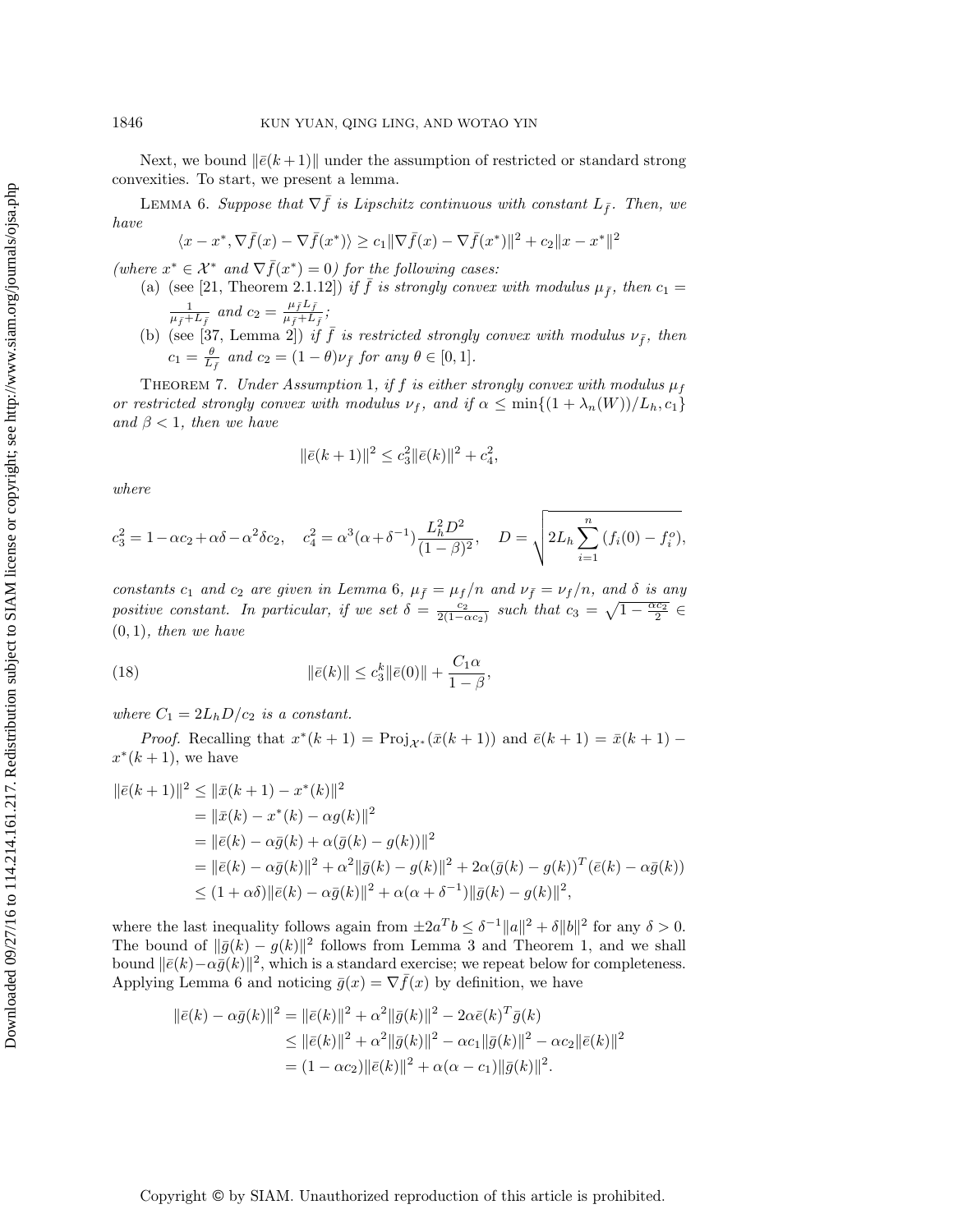We shall pick  $\alpha \leq c_1$  so that  $\alpha(\alpha - c_1) \|\bar{g}(k)\|^2 \leq 0$ . Then from the last two inequality arrays, we have

$$
\|\bar{e}(k+1)\|^2 \le (1+\alpha\delta)(1-\alpha c_2)\|\bar{e}(k)\|^2 + \alpha(\alpha+\delta^{-1})\|\bar{g}(k) - g(k)\|^2
$$
  

$$
\le (1-\alpha c_2+\alpha\delta-\alpha^2\delta c_2)\|\bar{e}(k)\|^2 + \alpha^3(\alpha+\delta^{-1})\frac{L_h^2 D^2}{(1-\beta)^2}.
$$

Note that if f is strongly convex, then  $c_1 c_2 = \frac{\mu_f L_f}{(\mu_f + L_f)}$  $\frac{\mu_f \mu_f}{(\mu_f+L_f)^2}$  < 1; if f is restricted strongly convex, then  $c_1 c_2 = \frac{\theta(1-\theta)\nu_{\bar{f}}}{L_{\bar{g}}}$  $\frac{-\sigma_j \nu_{\bar{f}}}{L_{\bar{f}}}$  < 1 because  $\theta \in [0,1]$  and  $\nu_{\bar{f}} < L_{\bar{f}}$ . Therefore, we have  $c_1 < 1/c_2$ . When  $\alpha < c_1$ ,  $(1 + \alpha \delta)(1 - \alpha c_2) > 0$ .

Next, since

$$
\|\bar{e}(k)\|^2 \le c_3^{2k} \|\bar{e}(0)\|^2 + \frac{1 - c_3^{2k}}{1 - c_3^2} c_4^2 \le c_3^{2k} \|\bar{e}(0)\|^2 + \frac{c_4^2}{1 - c_3^2},
$$

we get

$$
\|\bar{e}(k)\| \leq c_3^k \|\bar{e}(0)\| + \frac{c_4}{\sqrt{1-c_3^2}}.
$$

If we set

$$
\delta = \frac{c_2}{2(1 - \alpha c_2)},
$$

then we obtain

$$
c_3^2 = 1 - \frac{\alpha c_2}{2} < 1,
$$

$$
\frac{c_4}{\sqrt{1-c_3^2}} = \frac{\alpha L_h D}{1-\beta} \sqrt{\frac{\alpha(\alpha + \frac{2(1-\alpha c_2)}{c_2})}{\frac{\alpha c_2}{2}}} = \frac{\alpha L_h D}{1-\beta} \sqrt{\frac{4}{c_2^2} - \frac{2}{c_2} \alpha} \le \frac{2\alpha L_h D}{c_2(1-\beta)} = O\left(\frac{\alpha}{1-\beta}\right),
$$
  
which completes the proof.

which completes the proof.

Remark 8. As a result, if f is strongly convex, then  $\bar{x}(k)$  geometrically converges until reaching an  $O(\frac{\alpha}{1-\beta})$ -neighborhood of the unique solution  $x^*$ ; on the other hand, if f is restricted strongly convex, then  $\bar{x}(k)$  geometrically converges until reaching an  $O(\frac{\alpha}{1-\beta})$ -neighborhood of the solution set  $\mathcal{X}^*$ .

### 2.4. Local agent convergence.

<span id="page-12-0"></span>COROLLARY 9. Under Assumption [1](#page-2-2), if  $f$  is either strongly convex or restricted strongly convex,  $\alpha < \min\{(1 + \lambda_n(W))/L_h, c_1\}$ , and  $\beta < 1$ , then we have

$$
||x_{(i)}(k) - x^*(k)|| \le c_3^k ||x^*(0)|| + \frac{c_4}{\sqrt{1 - c_3^2}} + \frac{\alpha D}{1 - \beta},
$$

where  $x^*(0), x^*(k) \in \mathcal{X}^*$  are solutions defined at the beginning of subsection [2](#page-9-2).3 and the constants  $c_3, c_4, D$  are the same as given in Theorem [7](#page-11-1).

Proof. From Lemma [2](#page-6-0) and Theorem [7](#page-11-1) we have

$$
||x_{(i)}(k) - x^*(k)||
$$
  
\n
$$
\leq ||\bar{x}(k) - x^*(k)|| + ||x_{(i)}(k) - \bar{x}(k)||
$$
  
\n
$$
\leq c_3^k ||x^*(0)|| + \frac{c_4}{\sqrt{1 - c_3^2}} + \frac{\alpha D}{1 - \beta},
$$

which completes the proof.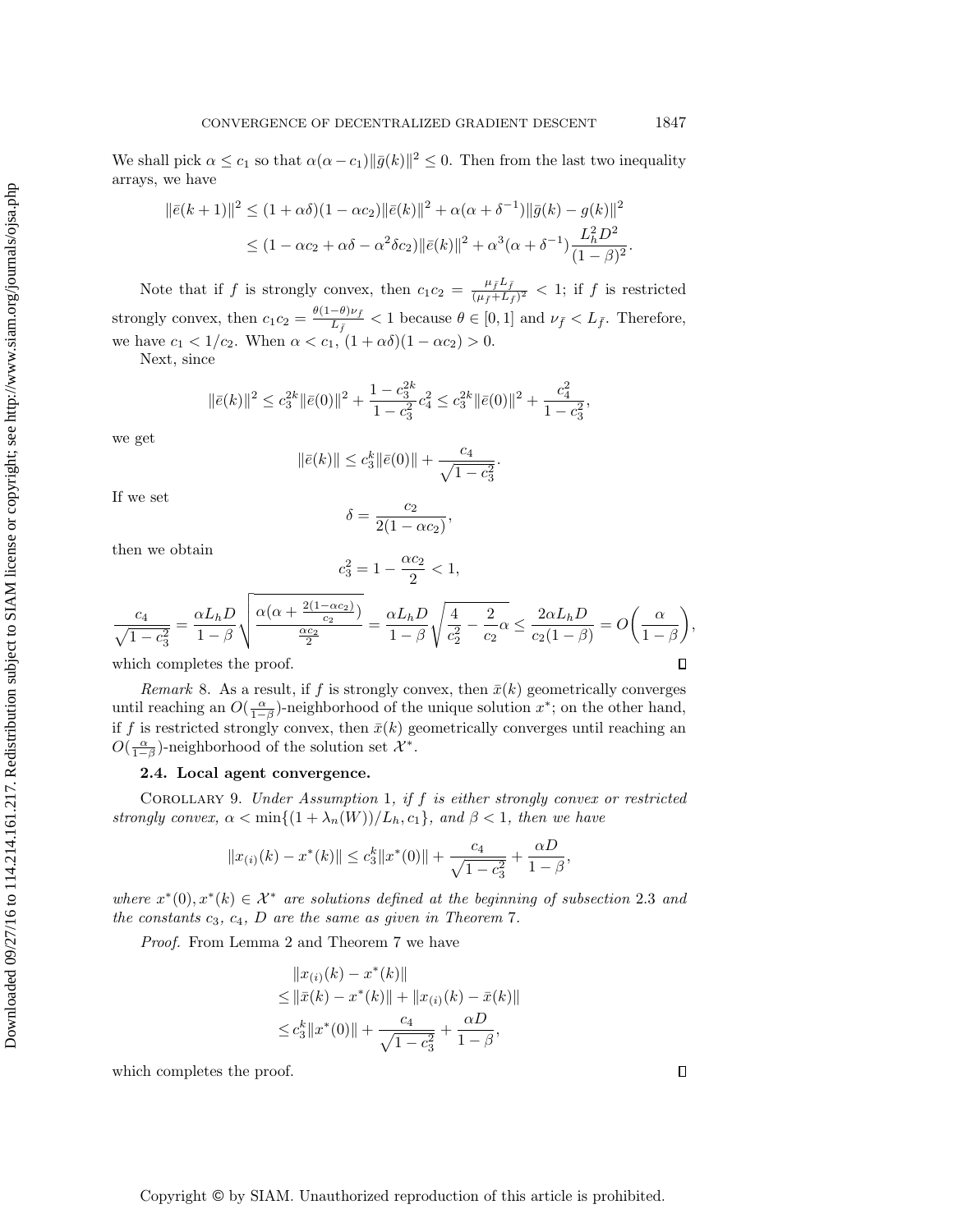*Remark* 10. Similar to Theorem [7](#page-11-1) and Remark [5,](#page-10-0) if we set  $\delta = \frac{c_2}{2(1-\alpha c_2)}$ , and if f is strongly convex, then  $x_{(i)}(k)$  geometrically converges to an  $O(\frac{\alpha}{1-\beta})$ -neighborhood of the unique solution  $x^*$ ; if f is restricted strongly convex, then  $x_{(i)}(k)$  geometrically converges to an  $O(\frac{\alpha}{1-\beta})$ -neighborhood of the solution set  $\mathcal{X}^*$ .

## <span id="page-13-0"></span>3. Decentralized basis pursuit.

3.1. Problem statement. We derive an algorithm for solving a decentralized basis pursuit problem to illustrate the application of iteration [\(3\)](#page-1-1).

Consider a multiagent network of  $n$  agents who collaboratively find a sparse representation y of a given signal  $b \in \mathbb{R}^p$  that is known to all the agents. Each agent i holds a part  $A_i \in \mathbb{R}^{p \times q_i}$  of the entire dictionary  $A \in \mathbb{R}^{p \times q}$ , where  $q = \sum_{i=1}^n q_i$ , and shall recover the corresponding  $y_i \in \mathbb{R}^{q_i}$ . Let

$$
y := \begin{bmatrix} y_1 \\ \vdots \\ y_n \end{bmatrix} \in \mathbb{R}^q, \quad A := \begin{bmatrix} | & & | \\ A_1 & \dots & A_n \\ | & & | \end{bmatrix} \in \mathbb{R}^{p \times q}.
$$

The problem is

<span id="page-13-1"></span>(19) 
$$
\begin{array}{ccc}\n\text{minimize} & ||y||_1, \\
y\n\end{array}
$$

subject to 
$$
\sum_{i=1}^{n} A_i y_i = b,
$$

where  $\sum_{i=1}^{n} A_i y_i = A y$ . This formulation is a column-partitioned version of decentralized basis pursuit, as opposed to the row-partitioned version in [\[19\]](#page-18-18) and [\[36\]](#page-19-13). Both versions find applications in, for example, collaborative spectrum sensing [\[2\]](#page-18-8), sparse event detection [\[18\]](#page-18-19), and seismic modeling [\[19\]](#page-18-18).

Developing efficient decentralized algorithms to solve [\(19\)](#page-13-1) is nontrivial since the objective function is neither differentiable nor strongly convex, and the constraint couples all the agents. In this paper, we turn to an equivalent and tractable reformulation by appending a strongly convex term and solving its Lagrange dual problem by decentralized gradient descent. Consider the augmented form of [\(19\)](#page-13-1) motivated by [\[14\]](#page-18-15):

<span id="page-13-2"></span>(20) 
$$
\begin{aligned}\n\text{minimize} & \|y\|_1 + \frac{1}{2\gamma} \|y\|^2, \\
\text{subject to} & A y = b,\n\end{aligned}
$$

where the regularization parameter  $\gamma > 0$  is chosen so that [\(20\)](#page-13-2) returns a solution to [\(19\)](#page-13-1). Indeed, provided that  $Ay = b$  is consistent, there always exists  $\gamma_{\min} > 0$  such that the solution to [\(20\)](#page-13-2) is also a solution to [\(19\)](#page-13-1) for any  $\gamma \ge \gamma_{\min}$  [\[9,](#page-18-20) [33\]](#page-19-14). Linearized Bregman iteration proposed in [\[35\]](#page-19-15) is proven to converge to the unique solution of [\(20\)](#page-13-2) efficiently. See [\[33\]](#page-19-14) for its analysis and [\[23\]](#page-19-16) for important improvements. Since the problem [\(20\)](#page-13-2) is now to be solved over a network of agents, we need to devise a decentralized version of linearized Bregman iteration.

The Lagrange dual of [\(20\)](#page-13-2), cast as a minimization (instead of maximization) problem, is

<span id="page-13-3"></span>(21) 
$$
\text{minimize } f(x) := \frac{\gamma}{2} \|A^T x - \text{Proj}_{[-1,1]}(A^T x)\|^2 - b^T x,
$$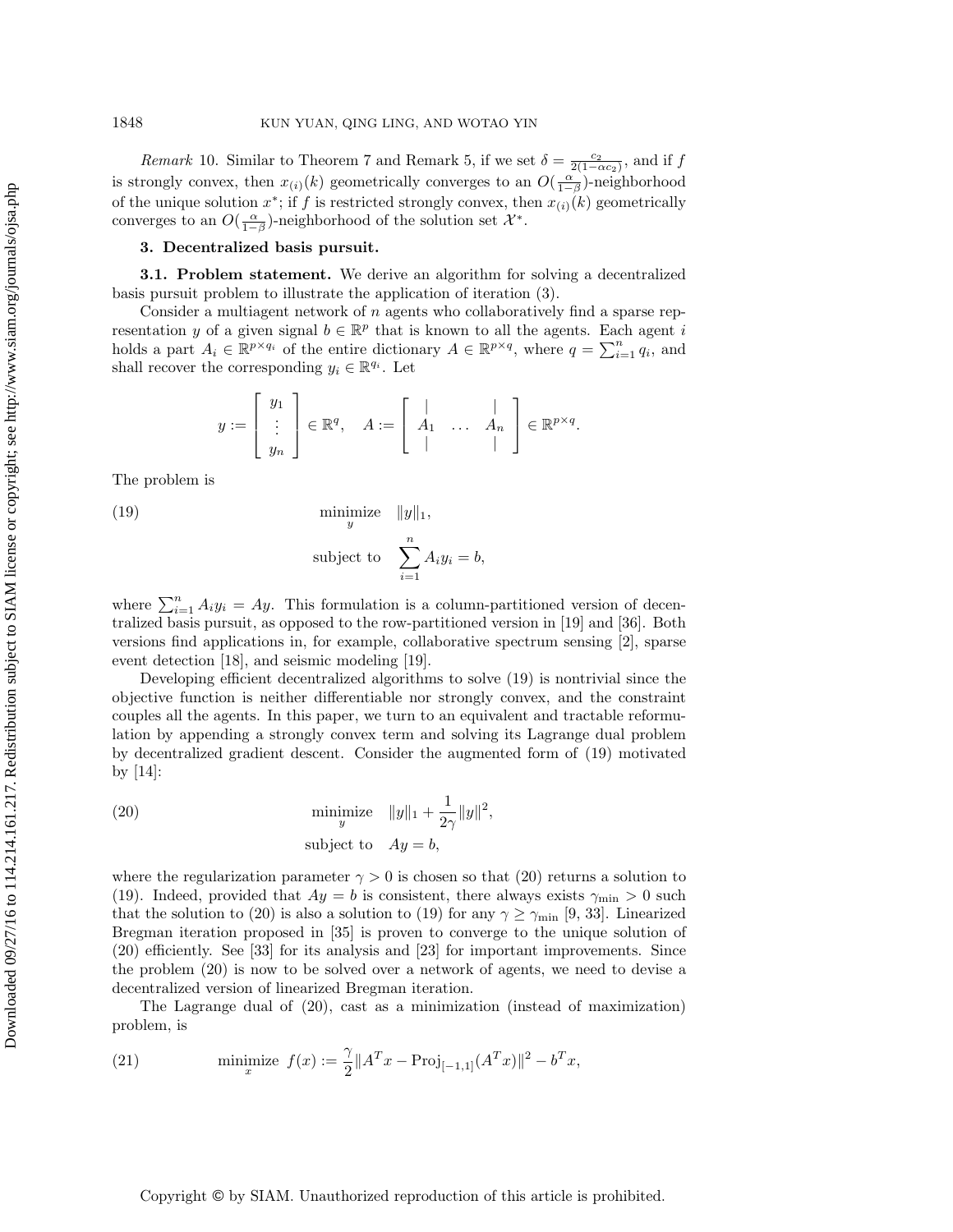where  $x \in \mathbb{R}^p$  is the dual variable and  $\text{Proj}_{[-1,1]}$  denotes the elementwise projection onto  $[-1, 1]$ .

We turn  $(21)$  into the form of  $(1)$ :

<span id="page-14-0"></span>(22) minimize 
$$
f(x) = \sum_{i=1}^{n} f_i(x)
$$
, where  $f_i(x) := \frac{\gamma}{2} ||A_i^T x - \text{Proj}_{[-1,1]}(A_i^T x)||^2 - \frac{1}{n} b^T x$ .

The function  $f_i$  is defined with  $A_i$  and b, where matrix  $A_i$  is the private information of agent i. The local objective functions  $f_i$  are differentiable with the gradients given as

(23) 
$$
\nabla f_i(x) = \gamma A_i \text{Shrink}(A_i^T x) - \frac{b}{n},
$$

where Shrink(z) is the shrinkage operator defined as  $\max(|z|-1, 0)$ sign(z) componentwise.

Applying the iteration [\(3\)](#page-1-1) to the problem [\(22\)](#page-14-0) starting with  $x_{(i)}(0) = 0$ , we obtain the iteration

<span id="page-14-1"></span>(24)

$$
x_{(i)}(k+1) = \sum_{j=1}^{n} w_{ij} x_{(j)}(k) - \alpha \left( A_i y_i(k) - \frac{b}{n} \right), \text{ where } y_i(k) = \gamma \text{Shrink}(A_i^T x_{(i)}(k)).
$$

Note that the primal solution  $y_i(k)$  is iteratively updated, as a middle step for the update of  $x_{(i)}(k+1)$ .

It is easy to verify that the local objective functions  $f_i$  are Lipschitz differentiable with the constants  $L_{f_i} = \gamma ||A_i||^2$ . Besides, given that  $Ay = b$  is consistent, [\[14\]](#page-18-15) proves that  $f(x)$  is restricted strongly convex with a computable constant  $\nu_f > 0$ . Therefore, the objective function  $f(x)$  in [\(21\)](#page-13-3) has  $L_h = \max{\lbrace \gamma || A_i ||^2 : i = 1, 2, \ldots, n \rbrace}$ ,  $L_{\bar{f}} = \frac{\gamma}{n} \sum_{i=1}^{n} ||A_i||^2$ , and  $\nu_{\bar{f}} = \nu_f/n$ . By Theorem [7,](#page-11-1) any local dual solution  $x_{(i)}(k)$ generated by iteration [\(24\)](#page-14-1) linearly converges to a neighborhood of the solution set of [\(21\)](#page-13-3), and the primal solution  $y(k) = [y_1(k); \cdots; y_n(k)]$  linearly converges to a neighborhood of the unique solution of [\(20\)](#page-13-2).

<span id="page-14-4"></span>THEOREM 11. Consider  $x_{(i)}(k)$  generated by iteration [\(24\)](#page-14-1) and  $\bar{x}(k) := \frac{1}{n} \sum_{i=1}^{n}$  $x_{(i)}(k)$ . The unique solution of  $(20)$  is  $y^*$  and the projection of  $\bar{x}(k)$  onto the optimal solution set of [\(21\)](#page-13-3) is  $\bar{x}^*(k) = Proj_{\mathcal{X}^*}(\bar{x}(k))$ . If the stepsize  $\alpha < \min\{(1 + \lambda_n(W))/\}$  $L_h, c_1$ , we have

<span id="page-14-2"></span>(25) 
$$
||x_{(i)}(k) - \bar{x}^*(k)|| \leq c_3^k ||\bar{x}^*(0)|| + \left(\frac{c_4}{\sqrt{1-c_3^2}} + \frac{\alpha D}{1-\beta}\right),
$$

where the constants  $c_3$  and  $c_4$  are the same as given in Theorem [7](#page-11-1). In particular, if we set  $\delta = \frac{c_2}{2(1-\alpha c_2)}$  such that  $c_3 = \sqrt{1-\frac{\alpha c_2}{2}} \in (0,1)$ , then  $\frac{c_4}{\sqrt{1-c_3^2}} + \frac{\alpha D}{1-\beta} = O(\frac{\alpha}{1-\beta})$ . On the other hand, the primal solution satisfies

<span id="page-14-3"></span>(26) 
$$
||y(k) - y^*|| \leq n\gamma \max_i (||A_i|| ||x_{(i)}(k) - \bar{x}^*(k)||).
$$

*Proof.* The result  $(25)$  is a corollary of Corollary [9.](#page-12-0) We focus on showing  $(26)$ .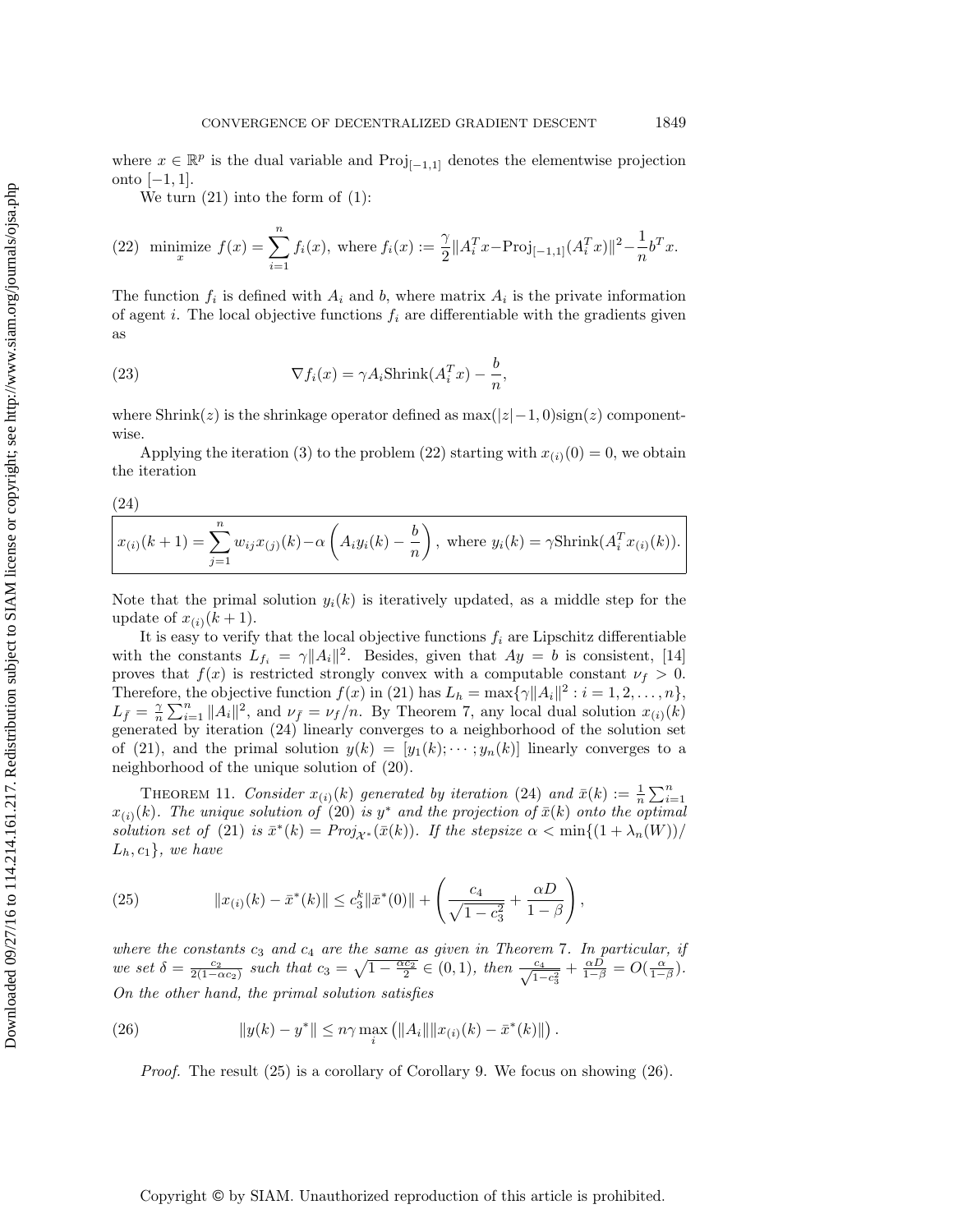Given any dual solution  $\bar{x}(k)$ , the primal solution of [\(20\)](#page-13-2) is  $y^* = \gamma \text{Shrink}(A^T \bar{x}^*(k)).$ Recall that  $y(k) = [y_1(k); \dots; y_n(k)]$  and  $y_i(k) = \gamma \text{Shrink}(A_i^T x_{(i)}(k))$ . We have

<span id="page-15-1"></span>
$$
(27)
$$

$$
||y(k) - y^*|| = ||[\gamma \text{Shrink}(A_1^T x_{(1)}(k)); \cdots; \gamma \text{Shrink}(A_n^T x_{(n)}(k))] - \gamma \text{Shrink}(A^T \bar{x}^*(k))||
$$
  

$$
\leq \gamma \sum_{i=1}^n ||\text{Shrink}(A_i^T x_{(i)}(k)) - \text{Shrink}(A_i^T \bar{x}^*(k))||.
$$

Due to the contraction of the shrinkage operator, we have the bound  $\|\text{Shrink}(A_i^Tx_{(i)}(k))\|$  $-\operatorname{Shrink}(A_i^T \bar{x}^*(k)) \| \leq \|A_i\| \|x_{(i)}(k) - \bar{x}^*(k)\| \leq \max_i (||A_i|| \|x_{(i)}(k) - \bar{x}^*(k)||).$  Combining this inequality with [\(27\)](#page-15-1), we get [\(26\)](#page-14-3).  $\Box$ 

<span id="page-15-0"></span>4. Numerical experiments. In this section, we report our numerical results applying the iteration [\(3\)](#page-1-1) to a decentralized least squares problem and the iteration [\(24\)](#page-14-1) to a decentralized basis pursuit problem.

We generate a network consisting of n agents with  $\frac{n(n-1)}{2}\eta$  edges that are uniformly randomly chosen, where  $n = 100$  and  $\eta = 0.3$  are chosen for all the tests. We ensure a connected network.

4.1. Decentralized gradient descent for least squares. We apply the iteration [\(3\)](#page-1-1) to the least squares problem

<span id="page-15-2"></span>(28) 
$$
\min_{x \in \mathbb{R}^3} \frac{1}{2} \|b - Ax\|^2 = \sum_{i=1}^n \frac{1}{2} \|b_i - A_i x\|^2.
$$

The entries of the true signal  $x^* \in \mathbb{R}^3$  are independent and identically distributed (i.i.d.) samples from the Gaussian distribution  $\mathcal{N}(0,1)$ .  $A_i \in \mathbb{R}^{3\times3}$  is the linear sampling matrix of agent i whose elements are i.i.d. samples from  $\mathcal{N}(0, 1)$ , and  $b_i =$  $A_i x^* \in \mathbb{R}^3$  is the measurement vector of agent *i*.

For the problem [\(28\)](#page-15-2), let  $f_i(x) = \frac{1}{2} ||b_i - A_i x||^2$ . For any  $x_a, x_b \in \mathbb{R}^3$ ,  $\|\nabla f_i(x_a) \nabla f_i(x_b)$  =  $||A_i^T A_i(x_a - x_b)|| \leq ||A_i^T A_i|| ||x_a - x_b||$ , so  $\nabla f_i(x)$  is Lipschitz continuous. In addition,  $\frac{1}{2} ||b - Ax||_2^2$  is strongly convex since A has full column rank, with probability 1.

Figure [1](#page-16-0) depicts the convergence of the error  $\bar{e}(k)$  corresponding to five different stepsizes. It shows that  $\bar{e}(k)$  reduces linearly until reaching an  $O(\alpha)$ -neighborhood, which agrees with Theorem [7.](#page-11-1) Not surprisingly, a smaller  $\alpha$  causes the algorithm to converge more slowly.

Figure [2](#page-16-1) compares our theoretical stepsize bound in Theorem [1](#page-5-3) to the empirical bound of  $\alpha$ . The theoretical bound for this experimental network is min  $\{\frac{1+\lambda_n(W)}{L_n}\}$  $\frac{\lambda_n(W)}{L_{h_1}}$ ,  $c_1$ } = 0.1038. In Figure 2, we choose  $\alpha = 0.1038$  and then the slightly larger  $\alpha = 0.12$ . We observe convergence with  $\alpha = 0.1038$  but clear divergence with  $\alpha = 0.12$ . This shows that our bound on  $\alpha$  is quite close to the actual requirement.

4.2. Decentralized gradient descent for basis pursuit. In this subsection we test the iteration [\(24\)](#page-14-1) for the decentralized basis pursuit problem [\(19\)](#page-13-1).

Let  $y \in \mathbb{R}^{100}$  be the unknown signal whose entries are i.i.d. samples from  $\mathcal{N}(0, 1)$ . The entries of the measurement matrix  $A \in \mathbb{R}^{50 \times 100}$  are also i.i.d. samples from  $\mathcal{N}(0,1)$ . Each agent i holds the ith column of A.  $b = Ay \in \mathbb{R}^{50}$  is the measurement vector. We use the same network as in the last test.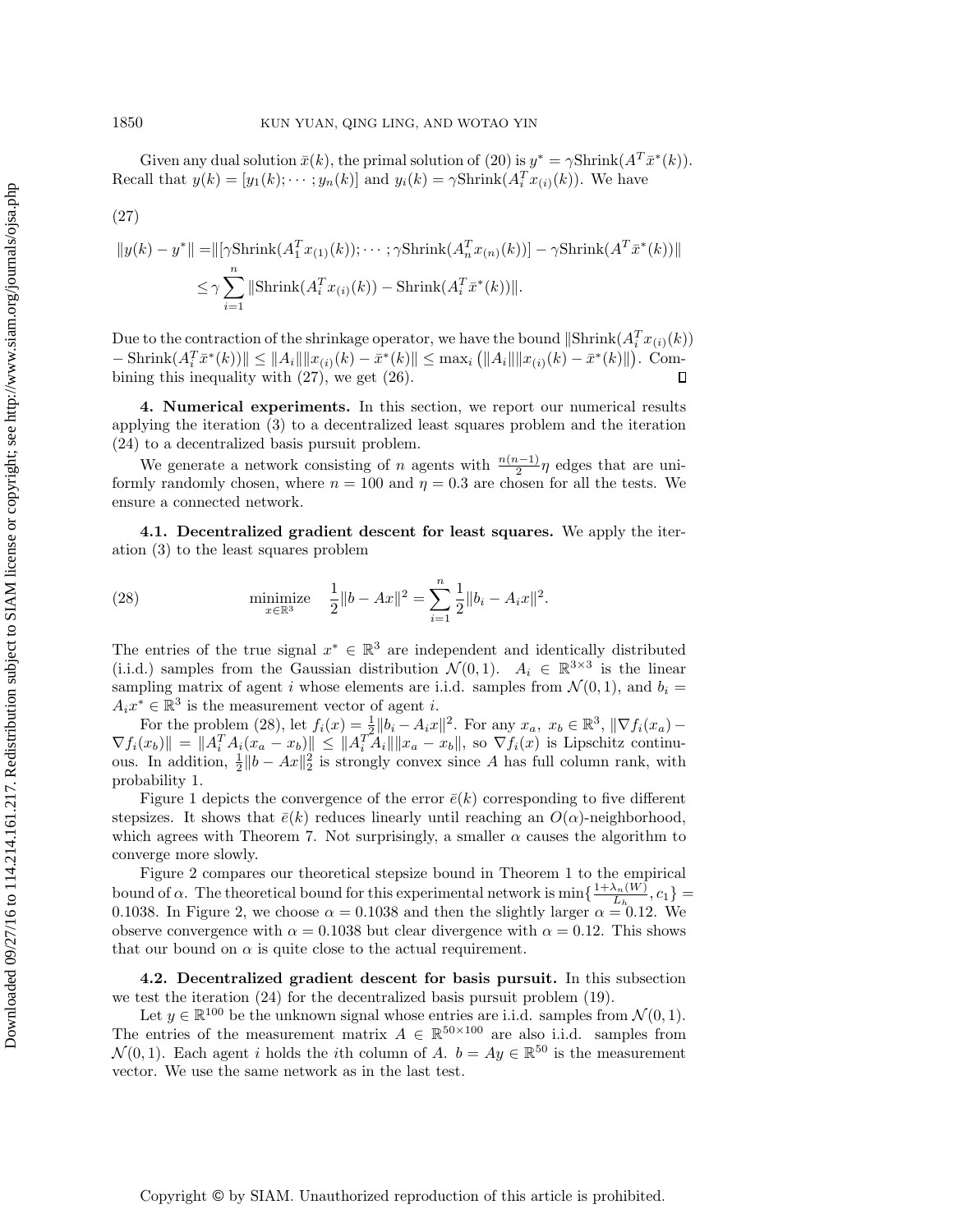<span id="page-16-0"></span>

<span id="page-16-1"></span>Fig. 1. Comparison of the decentralized gradient descent algorithm for least squares with different fixed stepsizes.



Fig. 2. Comparison of the decentralized gradient descent algorithm for least squares with stepsizes  $\alpha = 0.1038$  and  $\alpha = 0.12$ .

Figure [3](#page-17-0) depicts the convergence of  $\bar{x}(k)$ , the mean of the dual variables at iter-ation k. As stated in Theorem [11,](#page-14-4)  $\bar{x}(k)$  converges linearly to an  $O(\alpha)$ -neighborhood of the solution set  $\mathcal{X}^*$ . The limiting errors  $\bar{e}(k)$  corresponding to the four values of  $\alpha$  are proportional to  $\alpha$ . As the stepsize becomes smaller, the algorithm converges more accurately to  $\mathcal{X}^*$ . Figure [4](#page-17-1) shows the linear convergence of the primal variable  $y(k)$ . It is interesting that the  $y(k)$  corresponding to three different values of  $\alpha$  appear to reach the same level of accuracy, which might be related to the error forgetting property of the first-order  $\ell_1$  algorithm [\[34\]](#page-19-17) and deserves further investigation.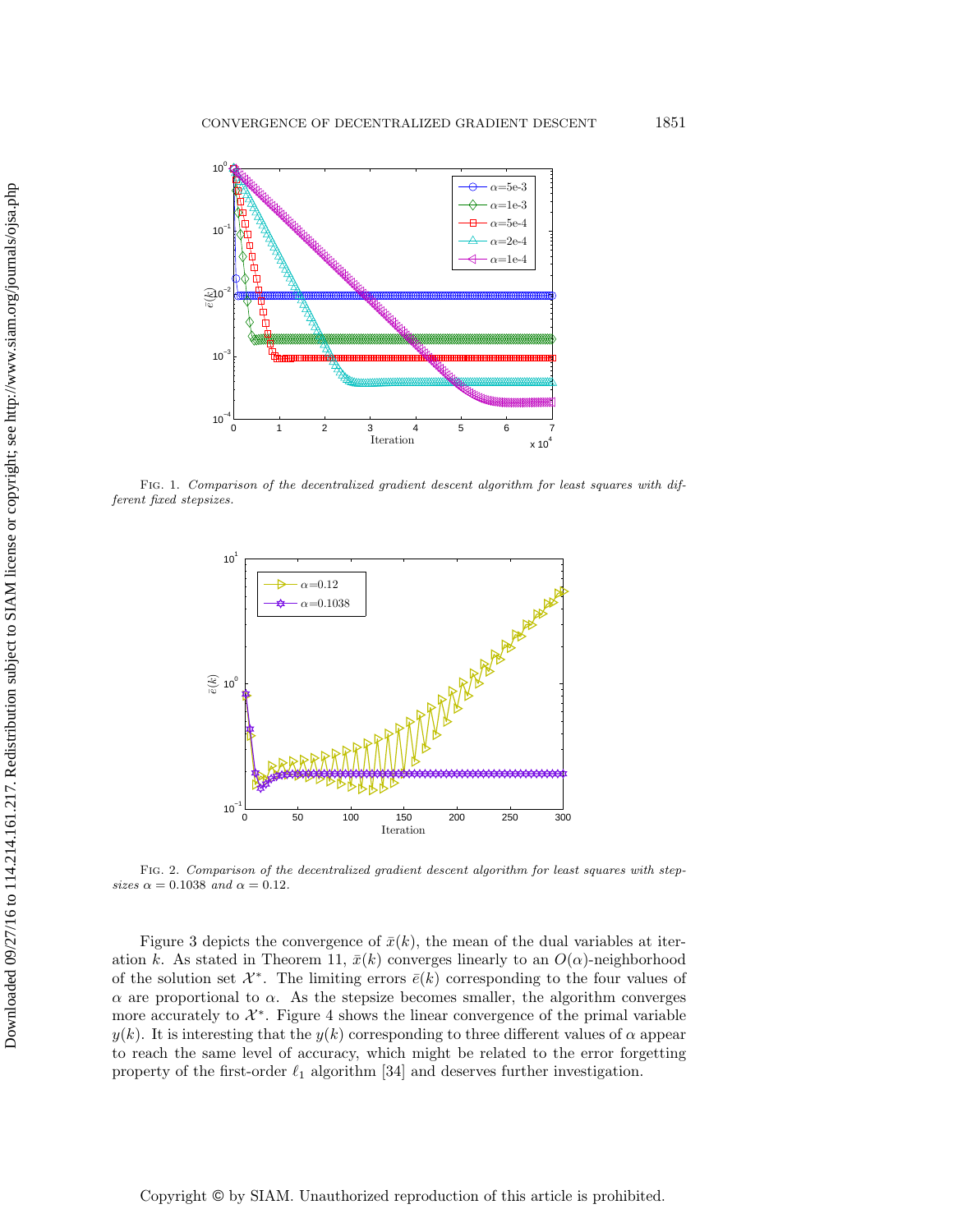<span id="page-17-0"></span>

FIG. 3. Convergence of the mean value of the dual variable  $\bar{x}(k)$ .

<span id="page-17-1"></span>

FIG. 4. Convergence of the primal variable  $y(k)$ .  $y^*$  is the solution of the problem [\(20\)](#page-13-2).

5. Conclusion. Consensus optimization problems in multiagent networks arise in applications such as mobile computing, self-driving cars' coordination, cognitive radios, as well as collaborative data mining. Compared to the traditional centralized approach, a decentralized approach offers more balanced communication load and better privacy protection. In this paper, our effort is to provide a mathematical understanding to the decentralized gradient descent method with a fixed stepsize. We give a tight condition for guaranteed convergence, as well as an example to illustrate the failure of convergence when the condition is violated. We provide the analysis of convergence and the rates of convergence for problems with different properties and establish the relations between network topology, stepsize, and convergence speed,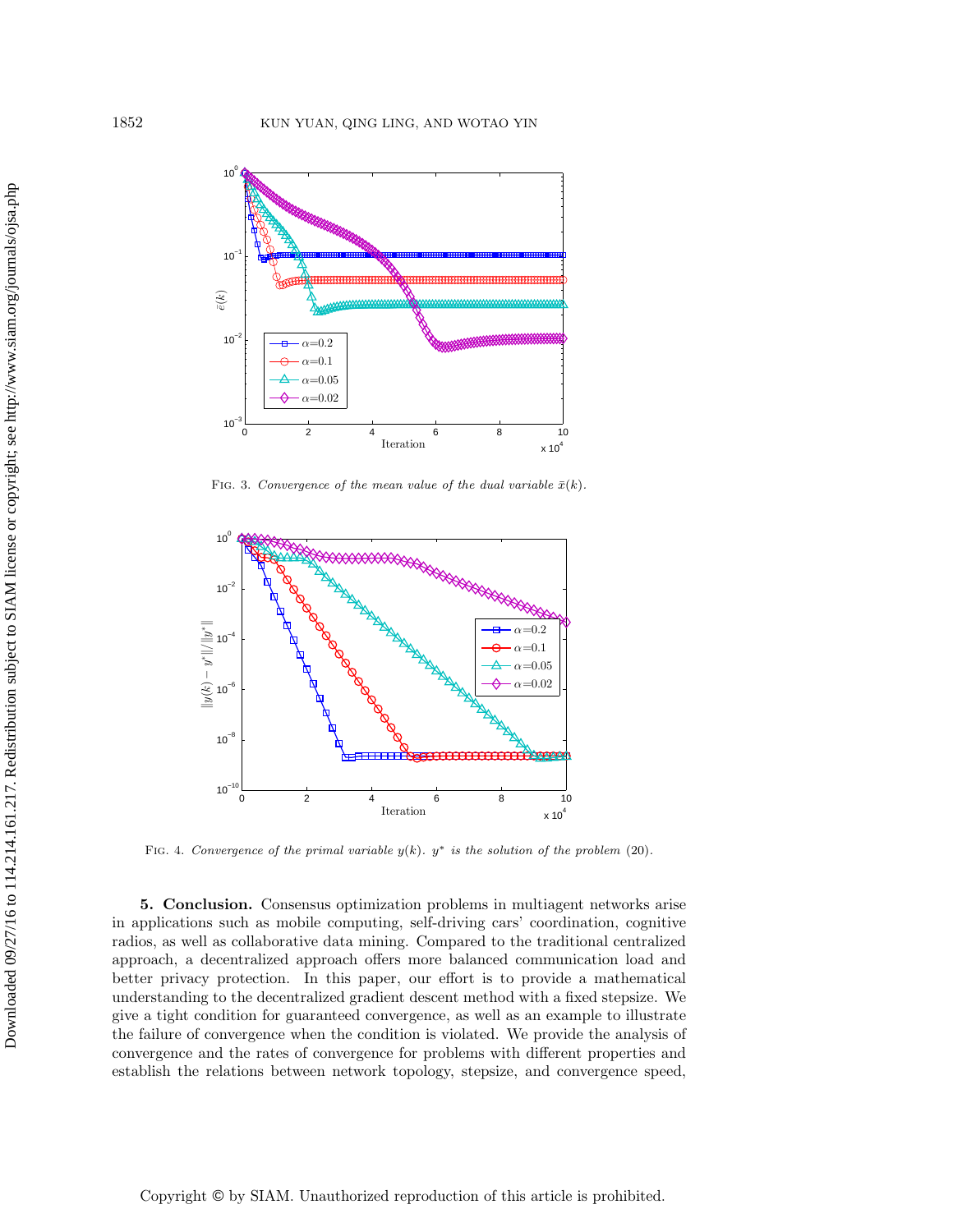which shed some light on network design. The numerical observations reasonably match the theoretical results.

Acknowledgment. The authors thank Yangyang Xu for helpful comments.

#### REFERENCES

- <span id="page-18-16"></span>[1] H. H. BAUSCHKE AND P. L. COMBETTES, Convex Analysis and Monotone Operator Theory in Hilbert Spaces, Springer, New York, 2011, [doi:10.1007/978-1-4419-9467-7.](doi:10.1007/978-1-4419-9467-7)
- <span id="page-18-8"></span>[2] J. A. Bazerque and G. B. Giannakis, Distributed spectrum sensing for cognitive radio networks by exploiting sparsity, IEEE Trans. Signal Process., 58 (2010), pp. 1847–1862, [doi:10.1109/TSP.2009.2038417.](doi:10.1109/TSP.2009.2038417)
- <span id="page-18-9"></span>[3] J. A. BAZERQUE, G. MATEOS, AND G. B. GIANNAKIS, Group-Lasso on splines for spectrum cartography, IEEE Trans. Signal Process., 59 (2011), pp. 4648–4663, [doi:10.1109/TSP.](doi:10.1109/TSP.2011.2160858) [2011.2160858.](doi:10.1109/TSP.2011.2160858)
- <span id="page-18-1"></span>[4] S. Boyd, P. DIACONIS, AND L. XIAO, Fastest mixing Markov chain on a graph, SIAM Rev., 46 (2004), pp. 667–689, [doi:10.1137/S0036144503423264.](doi:10.1137/S0036144503423264)
- <span id="page-18-5"></span>Y. CAO, W. YU, W. REN, AND G. CHEN, An overview of recent progress in the study of distributed multi-agent coordination, IEEE Trans Ind. Informat., 9 (2013), pp. 427–438, [doi:10.1109/TII.2012.2219061.](doi: 10.1109/TII.2012.2219061 )
- <span id="page-18-11"></span>[6] R. L. Cavalcante and S. Stanczak, A distributed subgradient method for dynamic convex optimization problems under noisy information exchange, IEEE J. Sel. Top. Sign. Proces., 7 (2013), pp. 243–256, [doi:10.1109/JSTSP.2013.2246766.](doi:10.1109/JSTSP.2013.2246766)
- <span id="page-18-2"></span>[7] J. CHEN AND A. H. SAYED, Diffusion adaptation strategies for distributed optimization and learning over networks, IEEE Trans. Signal Process., 60 (2012), pp. 4289–4305, [doi:10.](doi:10.1109/TSP.2012.2198470) [1109/TSP.2012.2198470.](doi:10.1109/TSP.2012.2198470)
- <span id="page-18-10"></span>[8] J. C. DUCHI, A. AGARWAL, AND M. J. WAINWRIGHT, Dual averaging for distributed optimization: convergence analysis and network scaling, IEEE Trans. Automat. Control, 57 (2012), pp. 592–606, [doi:10.1109/TAC.2011.2161027.](doi:10.1109/TAC.2011.2161027)
- <span id="page-18-20"></span>[9] M. P. Friedlander and P. Tseng, Exact regularization of convex programs, SIAM J. Optim., 18 (2007), pp. 1326–1350, [doi:10.1137/060675320.](doi:10.1137/060675320)
- <span id="page-18-6"></span>[10] G. B. Giannakis, V. Kekatos, N. Gatsis, S.-J. Kim, H. Zhu, and B. Wollenberg, Monitoring and optimization for power grids: A signal processing perspective, IEEE Signal Processing Mag., 30 (2013), pp. 107–128, [doi:10.1109/MSP.2013.2245726.](doi:10.1109/MSP.2013.2245726)
- <span id="page-18-14"></span>[11] D. JAKOVETIC, J. XAVIER, AND J. M. MOURA, Fast distributed gradient methods, IEEE Trans. Automat. Contr., 59 (2014), pp. 1131–1146, [doi:10.1109/TAC.2014.2298712.](doi:10.1109/TAC.2014.2298712)
- <span id="page-18-12"></span>[12] F. Jakubiec and A. Ribeiro, D-map: Distributed maximum a posteriori probability estimation of dynamic systems, IEEE Trans. Signal Process., 61 (2013), pp. 450–466, [doi:10.1109/TSP.](doi:10.1109/TSP.2012.2222398) [2012.2222398.](doi:10.1109/TSP.2012.2222398)
- <span id="page-18-7"></span>[13] V. Kekatos and G. B. Giannakis, Distributed robust power system state estimation, IEEE Trans. Power Syst., 28 (2013), pp. 1617–1626, [doi:10.1109/TPWRS.2012.2219629.](doi:10.1109/TPWRS.2012.2219629)
- <span id="page-18-15"></span>[14] M. LAI AND W. YIN, Augmented  $\ell_1$  and nuclear-norm models with a globally linearly convergent algorithm, SIAM J. Imaging Sci., 6 (2013), pp. 1059–1091, [doi:10.1137/120863290.](doi:10.1137/120863290)
- <span id="page-18-13"></span>[15] Q. LING AND A. RIBEIRO, *Decentralized dynamic optimization through the alternating direction* method of multipliers, IEEE Trans. Signal Process., 62 (2014), pp. 1185–1197, [doi:10.1109/](doi:10.1109/TSP.2013.2295055) [TSP.2013.2295055.](doi:10.1109/TSP.2013.2295055)
- <span id="page-18-4"></span>[16] Q. LING AND Z. TIAN, Decentralized sparse signal recovery for compressive sleeping wireless sensor networks, IEEE Trans. Signal Process., 58 (2010), pp. 3816–3827, [doi:10.1109/TSP.](doi:10.1109/TSP.2010.2047721) [2010.2047721.](doi:10.1109/TSP.2010.2047721)
- <span id="page-18-3"></span>[17] Q. LING, Z. WEN, AND W. YIN, Decentralized jointly sparse optimization by reweighted  $\ell_q$ minimization, IEEE Trans. Signal Process., 61 (2013), pp. 1165–1170, [doi:10.1109/TSP.](doi:10.1109/TSP.2012.2236830) [2012.2236830.](doi:10.1109/TSP.2012.2236830)
- <span id="page-18-19"></span>[18] J. Meng, H. Li, and Z. Han, Sparse event detection in wireless sensor networks using compressive sensing, in Proceedings of the IEEE Conference on Information Sciences and Systems, 2009, pp. 181–185, [doi:10.1109/CISS.2009.5054713.](doi:10.1109/CISS.2009.5054713)
- <span id="page-18-18"></span>[19] J. F. Mota, J. M. Xavier, P. M. Aguiar, and M. Puschel, Distributed basis pursuit, IEEE Trans. Signal Process., 60 (2012), pp. 1942–1956, [doi:10.1109/TSP.2011.2182347.](doi:10.1109/TSP.2011.2182347)
- <span id="page-18-0"></span>[20] A. NEDIC AND A. OZDAGLAR, Distributed subgradient methods for multi-agent optimization, IEEE Trans. Automat. Control, 54 (2009), pp. 48–61, [doi:10.1109/TAC.2008.2009515.](doi:10.1109/TAC.2008.2009515)
- <span id="page-18-17"></span>[21] Y. Nesterov, Gradient Methods for Minimizing Composite Objective Function, CORE report, 2007, 2007076, [doi:10.1007/s10107-012-0629-5.](doi:10.1007/s10107-012-0629-5)